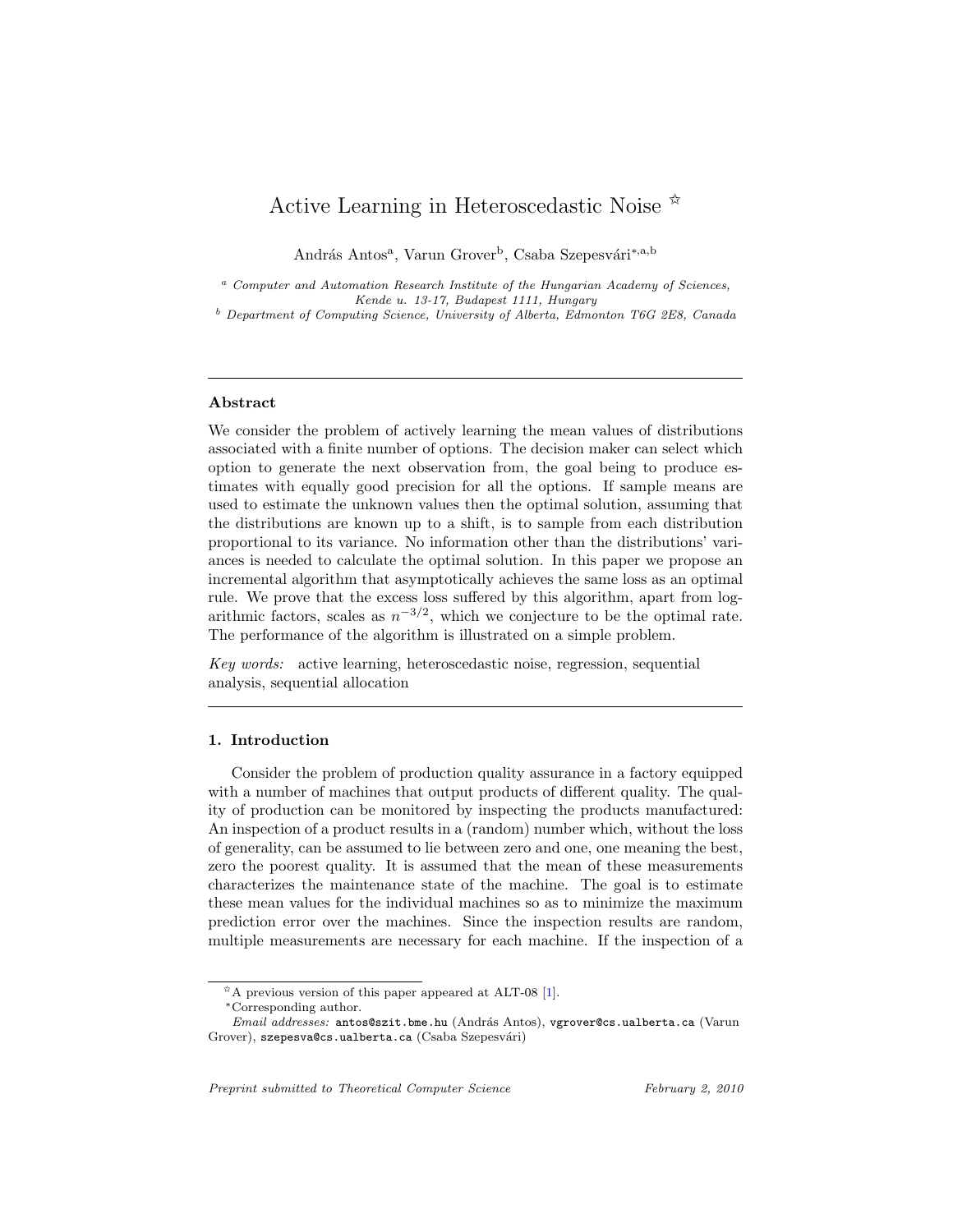product is expensive (as is the case when inspection requires the destruction of the products) then inspecting all machines equally often can be wasteful, since the precision of the estimate of the quality of any machine will be proportional to the variance of the inspection outcomes for that machine and hence, if there is a machine with high variance outcomes, one can inspect that machine more often at the price of inspecting machines with low variance outcomes less frequently, thus equalizing the quality of the estimates. Based on this sample, one suspects that a good sequential algorithm can result in significant cost-savings as compared to inspecting the products produced by each machine equally often.

This is an instance of active learning [\[6\]](#page-26-0), which is also closely related to optimal experimental design of statistics [\[9,](#page-26-1) [5\]](#page-26-2). In particular, the problem can be cast as learning a regression function over a finite domain. The problem is also similar to multi-armed bandit problems [\[12,](#page-26-3) [3\]](#page-25-1) in that only one option (arm) can be probed at any time. However, the performance criterion is different from that used in bandits where the observed values are treated as rewards and performance during learning is what matters. Nevertheless, we will see that the exploration-exploitation dilemma which characterizes classical bandit problems will still play a role here.

The formal description of this problem is as follows: We are interested in estimating the expected values ( $\mu_k$ ) of some distributions ( $\mathcal{D}_k$ ), each associated with an option. If K is the number of options then  $1 \leq k \leq K$ . For any k, the decision maker can take independent observations  $\{X_{kt}\}_t$  from  $\mathcal{D}_k$ . The value  $X_{kt}$  is observed when an observation is requested from option k the  $t<sup>th</sup>$  time. (These observations correspond to the outcomes of inspections in the previous example). The observations are drawn sequentially: Given the information collected up to trial  $n$  the decision maker can decide which option to choose next.

The loss minimized by the decision maker is defined as follows: After trial n, let  $\hat{\mu}_{kn}$  denote the estimate of  $\mu_k$  as computed by the decision maker  $(1 \leq$  $k \leq K$ ). Let the error of predicting  $\mu_k$  with  $\hat{\mu}_{kn}$  be measured with the expected squared error,

$$
L_{kn} = \mathbb{E}\left[ (\hat{\mu}_{kn} - \mu_k)^2 \right].
$$

The overall loss is measured by the worst-case loss over the  $K$  options:

$$
L_n = \max_{1 \le k \le K} L_{kn}.
$$

The motivation for considering this loss function is as follows: Let  $M_K$  denote the set of probability distributions over  $\{1, 2, \ldots, K\}$ . Pick some  $p \in M_K$ . Imagine that after learning, an option will be randomly chosen from  $p$ . The task of the decision maker is to estimate  $\mu_k$  if option k is selected. Assume that the decision maker uses  $\hat{\mu}_{kn}$  to estimate  $\mu_k$ . The associated least-squares loss then becomes  $\mathbb{E}\left[\sum_{k=1}^K p_k(\hat{\mu}_{kn} - \mu_k)^2\right]$ . Since during learning p is not known, taking a pessimistic approach, the loss is minimized for the worst distribution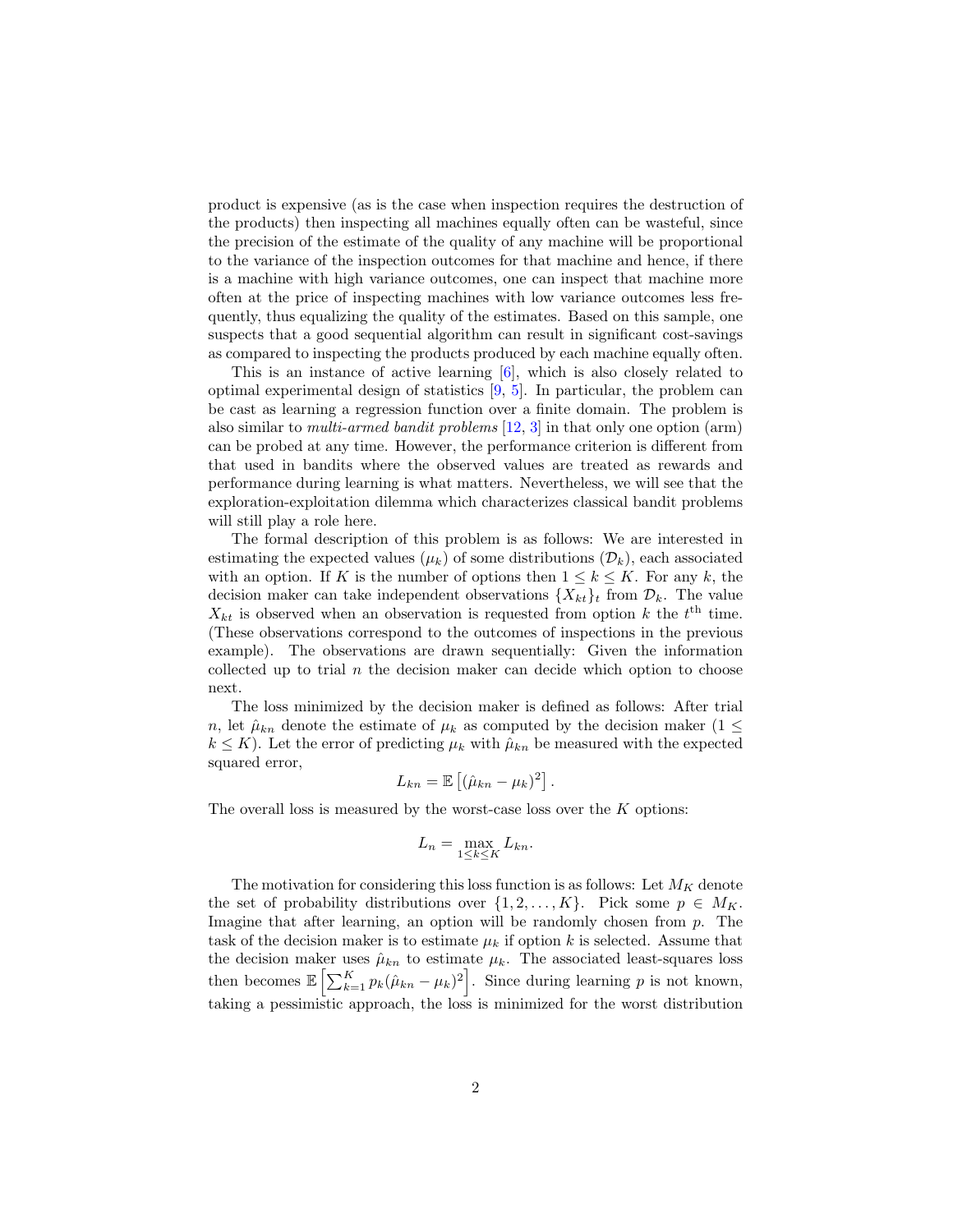given the estimates, i.e., the goal is to minimize

$$
L_n^{\mathcal{W}} = \max_{p \in M_K} \mathbb{E} \left[ \sum_{k=1}^K p_k (\hat{\mu}_{kn} - \mu_k)^2 \right].
$$

It is not hard to see that  $L_n^{\mathcal{W}} = L_n$ , thus minimizing  $L_n^{\mathcal{W}}$  and  $L_n$  are the same.

In this paper we will assume that the estimates  $\hat{\mu}_{kn}$  are produced by computing the sample means of the respective options:

$$
\hat{\mu}_{kn} = \frac{1}{T_{kn}} \sum_{t=1}^{T_{kn}} X_{kt}.
$$

Here  $T_{kn}$  denotes the number of times an observation was requested from option  $k$  up to trial  $n$ .

Consider the non-sequential version of the problem, i.e., the problem of choosing  $T_{1n}, \ldots, T_{Kn}$  such that  $T_{1n} + \ldots + T_{Kn} = n$  so as to minimize the loss. Let us assume for a moment that we know the distributions up to an unknown shift. In particular, this means that we do not know (say) the mean of the distributions, but we know the variances of the distributions and all higher order moments. In this case there is no value in making the choice of  $T_{1n}, \ldots, T_{Kn}$  data dependent. Due to the independence of observations

$$
L_{kn} = \frac{\sigma_k^2}{T_{kn}},
$$

where  $\sigma_k^2 = \text{Var}[X_{k1}]$ . For simplicity assume that  $\sigma_k^2 > 0$  holds for all k. It is not hard to see then that the minimizer of  $L_n = \max_k L_{kn}$  is the allocation  ${T_{kn}^*}_k$  that makes all the losses  $L_{kn}$  (approximately) equal, hence (apart from rounding issues)

$$
T_{kn}^* = n \frac{\sigma_k^2}{\Sigma^2} = n \lambda_k.
$$

Here  $\Sigma^2 = \sum_{j=1}^K \sigma_j^2$  is the sum of the variances and

$$
\lambda_k = \frac{\sigma_k^2}{\Sigma^2}
$$

is the ratio of the  $k^{\text{th}}$  variance and the sum of the variances. The value of  $\lambda_k$ gives the *optimal allocation ratio* for option  $k$ . The corresponding loss is

$$
L_n^* = \frac{\Sigma^2}{n}.
$$

We conclude that to calculate the optimal allocations, all one needs to know about the distributions is their respective variances.

We note in passing that the optimal allocation is easy to extend to the case when some options have zero variance: in such a case it is both necessary and sufficient to make a single observation on such options. The case when all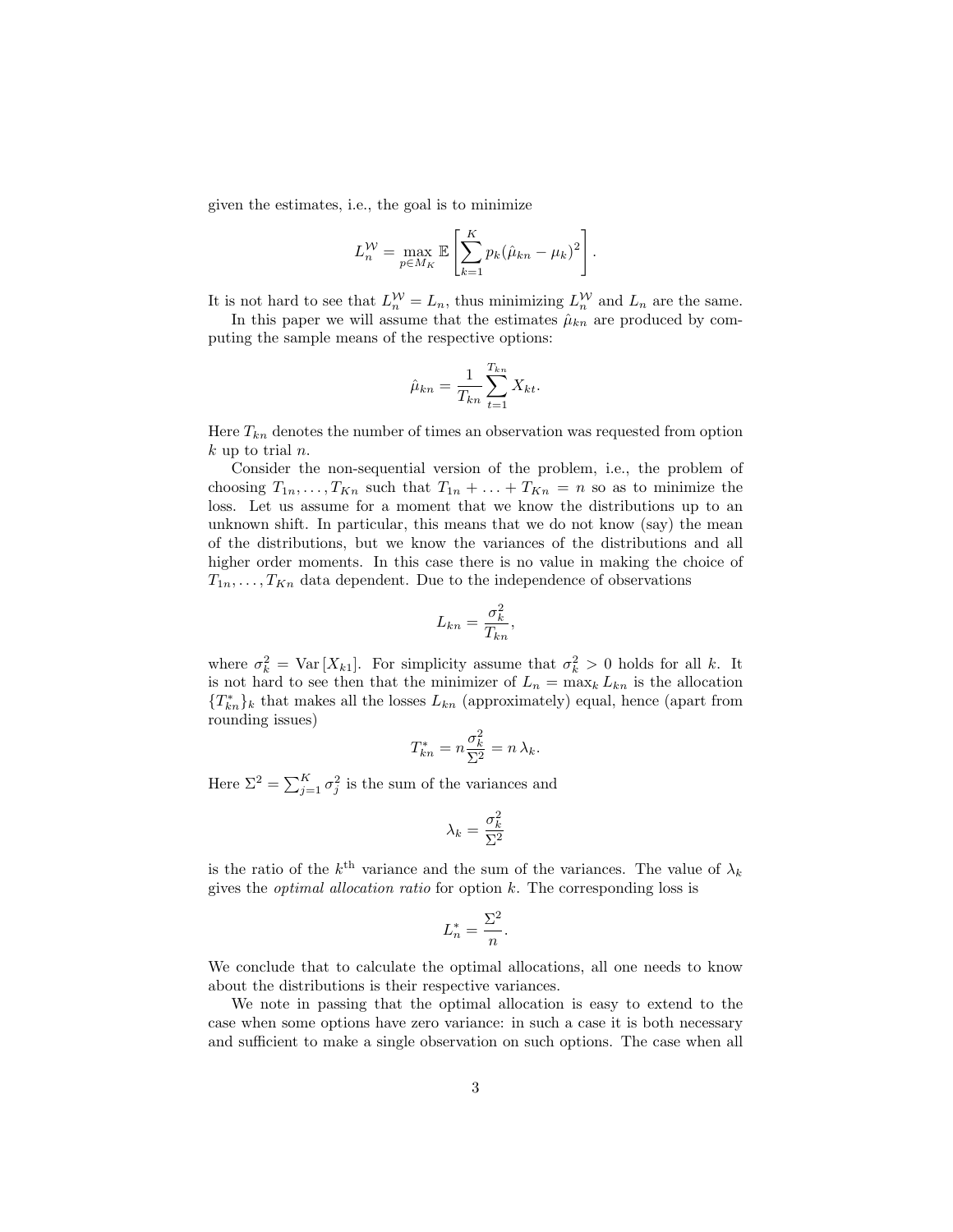variances are zero (i.e.,  $\Sigma^2 = 0$ ) is uninteresting, hence we will assume from now on that  $\Sigma^2 > 0$ .

We expect a good sequential algorithm A to achieve a loss  $L_n = L_n(\mathcal{A})$  close to the loss  $L_n^*$ . We will therefore look into the excess loss

$$
\mathcal{E}_n(\mathcal{A})=L_n(\mathcal{A})-L_n^*.
$$

Since  $L_{kn}$ , the loss of option k, can only decrease if we request a new observation from  $\mathcal{D}_k$ , one simple idea is to request the next observation from option k whose estimated loss,  $\hat{\sigma}_{kn}^2/T_{kn}$ , is the largest amongst all estimated losses. Here  $\hat{\sigma}_{kn}^2$  is an estimate of the variance of the  $k^{\text{th}}$  option based on the history. The problem with this approach is that the variance might be underestimated in which case the option will not be selected for a long time, which prevents refining the estimated variance, ultimately resulting in a large excess loss. Thus we face a problem similar to the exploration-exploitation dilemma in bandit problems where a greedy policy might incur a large loss if the payoff of the optimal option is underestimated. One simple remedy is to make sure that the estimated variances converge to their true values. This can be ensured if the algorithm is forced to select all the options indefinitely in the limit, which is often called the method of forced sampling in the bandit literature [\[13\]](#page-26-4). One way to implement this idea is to introduce phases of increasing length. Then in each phase the algorithm could choose all options exactly once at the beginning, while in the rest of the phase it can sample all the options  $k$  proportionally to their respective variance estimates computed at the beginning of the phase. The problem then becomes to select the appropriate phase lengths to make sure that the proportion of forced selections diminishes at an appropriate rate with an increasing horizon  $n$ . (An algorithm along these lines have been described and analyzed by [\[8\]](#page-26-5) in the context of stratified sampling. We shall discuss this algorithm further in Section [6.](#page-20-0)) While the introduction of phases allows a direct control of the proportion of forced selections, the algorithm is not incremental and is thus less appealing.

In this paper we propose and study an alternative algorithm that implements forced selections but remains completely incremental. The idea is to select the option with the largest estimated loss except if some of the options is seriously under-sampled, in which case the under-sampled option is selected. It turns out that a good definition for an option being under-sampled is  $T_{kn} \leq \alpha \sqrt{n}$ with some constant  $\alpha > 0$ . (The algorithm will be formally stated in the next section.) We will show that the excess loss of this algorithm decreases with  $n$ as  $\tilde{O}(n^{-3/2})$ .<sup>[1](#page-3-0)</sup>

<span id="page-3-0"></span><sup>&</sup>lt;sup>1</sup> A nonnegative sequence  $\{a_n\}$  is said to be  $\tilde{O}(f_n)$ , where  $\{f_n\}$  is a positive valued sequence, if  $a_n \leq C f_n \log^p(f_n)$  with suitable constants  $C, p > 0$ .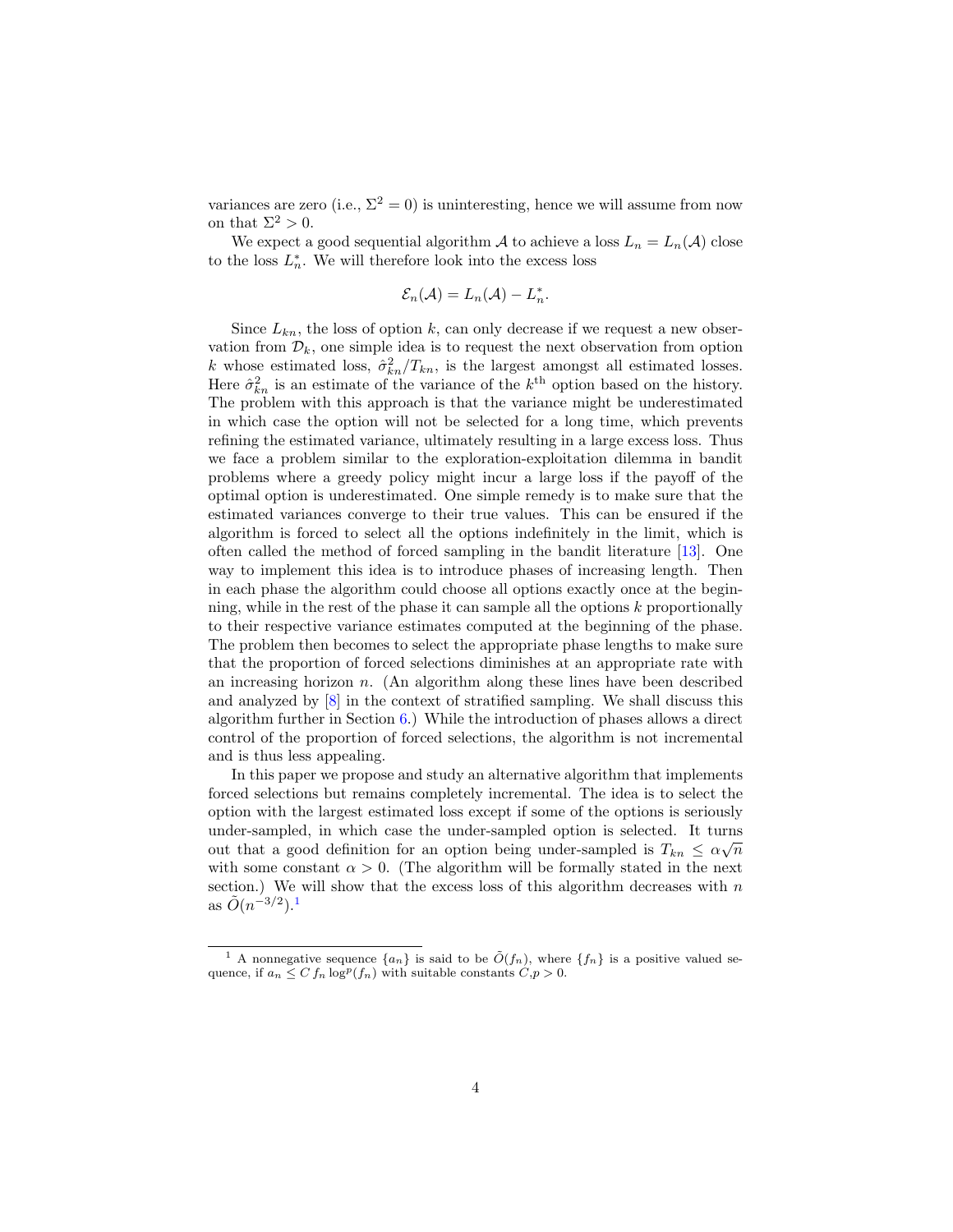# 2. The Algorithm

The formal description of the algorithm, that we call GAFS-MAX (greedy allocation with forced selections for max-norm loss), is as follows:

Algorithm GAFS-MAX In the first  $K$  trials choose each option once Set  $T_{k,K} = 1 \ (1 \leq k \leq K), n = K$ At time  $n + 1$  do: Predict  $\hat{\mu}_{kn} = \frac{1}{T_{kn}} \sum_{t=1}^{T_{kn}} X_{kt}$ Compute  $\hat{\sigma}_{kn}^2 = \frac{1}{T_{kn}} \sum_{t=1}^{T_{kn}} X_{kt}^2 - \hat{\mu}_{kn}^2$ Let  $\hat{\lambda}_{kn} =$  $\int \hat{\sigma}_{kn}^2 / (\sum_{j=1}^K \hat{\sigma}_{jn}^2), \text{ if } \sum_{j=1}^K \hat{\sigma}_{jn}^2 \neq 0,$  $1/K$ , otherwise Let  $U_n = \operatorname{argmin}_{1 \leq k \leq K} T_{kn}$ Let  $I_{n+1} =$  $\int U_n$ , if  $T_{U_n,n} < \alpha \sqrt{n} + 1$ ,  $\operatorname{argmax}_{1 \leq k \leq K} \frac{\hat{\lambda}_{kn}}{T_{kn}}, \quad \text{otherwise}$ Choose option  $I_{n+1}$  and let  $T_{k,n+1} = T_{kn} + I_{\{I_{n+1}=k\}}$ Observe the feedback  $X_{I_{n+1},T_{I_{n+1},n+1}}$ .

Of course, the variance estimates can be computed incrementally. Further, it is actually not necessary to compute the *estimated allocation ratios*  $\hat{\lambda}_{kn}$  because in the computation of the option index  $I_{n+1}$ ,  $\hat{\lambda}_{kn}$  can be replaced by  $\hat{\sigma}_{kn}^2$  without effecting the choices. The only parameter of the algorithm,  $\alpha$ , determines the minimum amount of exploration. We normally set  $\alpha$  to 1 (cf. Section [5.1\)](#page-17-0).

## 3. Main Results

The main result of this paper is the following theorem:

**Theorem 1.** Assume that the observations  $\{X_{kt}\}\$ are bounded with probability one.<sup>[2](#page-4-0)</sup> Let  $L_n$  be the loss of GAFS-MAX after the n<sup>th</sup> trial and let  $L_n^*$  be the optimal loss. Then

<span id="page-4-1"></span>
$$
L_n \le L_n^* + \tilde{O}(n^{-3/2}).
$$

This result will be proved in the Section [4.3.](#page-16-0) We also prove high probability bounds on  $T_{kn}/n - \lambda_k$  (Theorem [2\)](#page-13-0). The proofs are somewhat involved, hence we start with an outline:

Clearly, the rate of growth of  $T_{kn}$  controls the rate of convergence of  $\hat{\lambda}_{kn}$  to  $\lambda_k$ . In particular, we will show that given  $T_{kn} \ge f_n$  it follows that  $\hat{\lambda}_{kn}$  converges

<span id="page-4-0"></span><sup>&</sup>lt;sup>2</sup>The results easily extend to the case when the tails of  $\{X_{kt}\}$  are sub-Gaussian.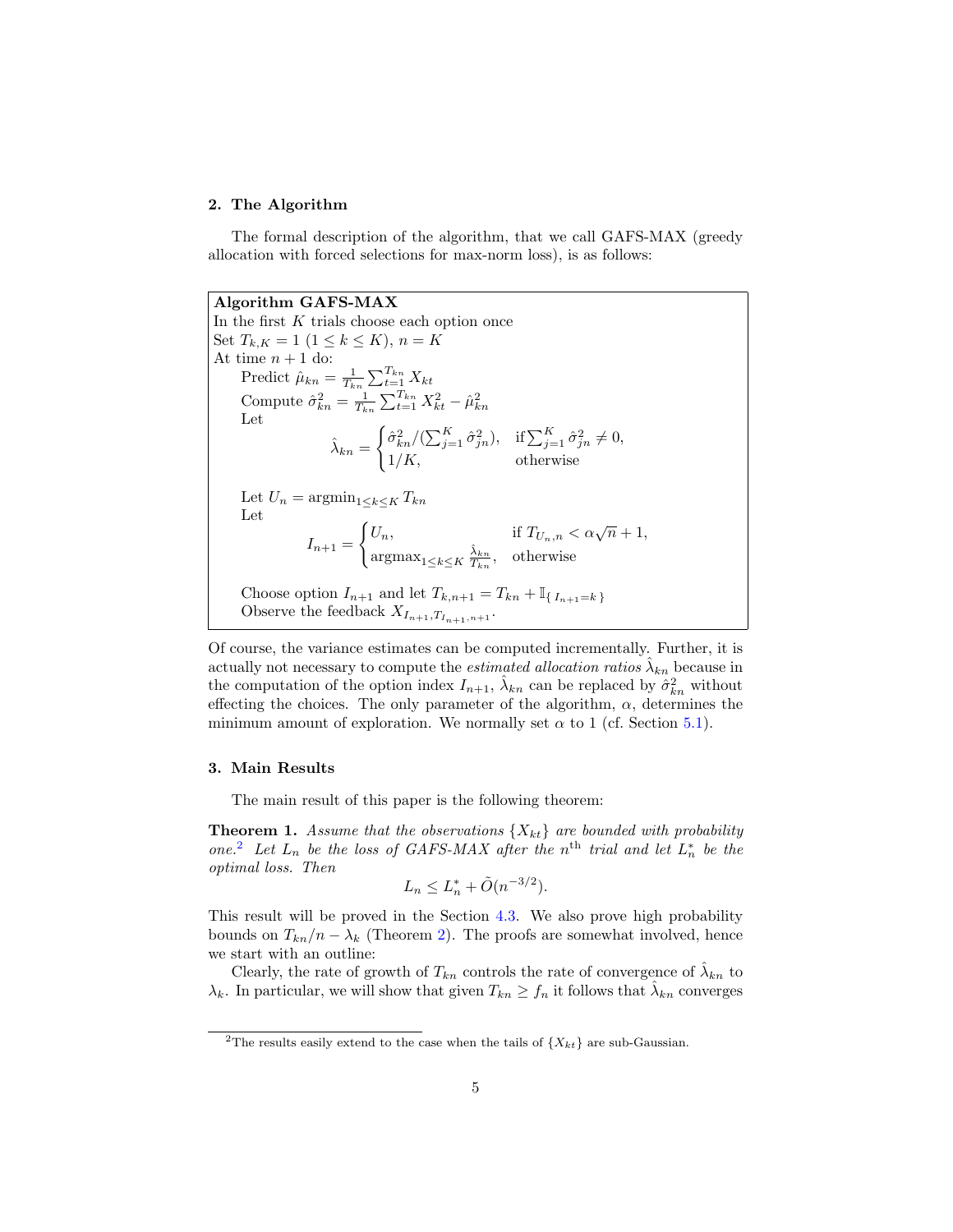to  $\lambda_k$  at a rate of  $\tilde{O}(1/f_n^{1/2})$  (Lemma [3\)](#page-7-0). The second major tool is a result (cf. Lemma [4](#page-9-0) and Corollary [1\)](#page-11-0) that shows how a faster rate for  $\hat{\lambda}_{kn}$  transforms into better bounds on  $T_{kn}$ . The actual proof is then started by observing that due to the forced selections  $T_{kn} \geq \sqrt{n}$ . Hence, by the first generic result the rate of convergence of  $\hat{\lambda}_{kn}$  is at least  $1/n^{1/4}$ . The second device then enables us to show that  $T_{kn}$  grows at least as fast as  $n \lambda_k/2$ , i.e., linearly in n. Using again the first result we get that  $\hat{\lambda}_{kn} - \lambda_k$  decays at least as fast as  $1/n^{1/2}$ , which, using the second result, allows us to conclude that  $T_{kn}/n-\lambda_k$  converges to zero at the rate of  $1/n^{1/2}$ . Resorting to Wald's second identity then allows us to prove that the excess loss  $L_{kn} - L_n^*$  decays at the rate of  $1/(n^{3/2})$ .

The convergence rate statements for  $\hat{\lambda}_{kn}$  and  $T_{kn}/n$  hold with high probability. In particular, they all hold on the same event set  $A_{\delta}$ .

## 4. Proof

The proof is presented in three sections. In Section [4.1,](#page-5-0) we introduce the necessary notation and some preliminary results that show the rate of convergence of the estimated allocation ratios  $\hat{\lambda}_{kn}$  to the optimal allocation ratios  $\lambda_k$ . In Section [4.2,](#page-9-1) we show that these in turn give bounds on the actual allocation ratios,  $T_{kn}/n$ . Finally, in Section [4.3,](#page-16-0) we prove the main result.

## <span id="page-5-0"></span>4.1. Preliminaries and notation

First, we state Hoeffding's inequality in a form that suits the best our needs:

**Lemma 1 (Hoeffding's inequality, [\[11\]](#page-26-6)).** Let  $Z_t$  be a sequence of zero-mean, *i.i.d.* random variables, where  $a \leq Z_t \leq b$ ,  $a < b$  reals. Then, for any  $0 < \delta \leq 1$ ,

$$
\mathbb{P}\left(\frac{1}{n}\sum_{t=1}^n Z_t > \sqrt{\frac{1}{2}\frac{(b-a)^2}{n}\log(1/\delta)}\right) \le \delta.
$$

Let us now introduce some notation. First, let

$$
\Delta(R, n, \delta) = R \sqrt{\frac{\log(1/\delta)}{2n}}
$$

denote the deviation bound that we can get from Hoeffding's equality for the confidence level  $\delta$  after seeing n observations from a distribution whose support is included in an interval of length R. Further, let  $\mu_k^{(2)} = \mathbb{E}\left[X_{kt}^2\right], R_k$  be the length of the (connected) range of the random variables  $\{X_{kt}\}\$ t (i.e.,  $R_k =$ esssup  $X_{kt}$  –essinf  $X_{kt}$ ),  $S_k$  be the length of the (connected) range of the random variables  $\{X_{kt}^2\}_t$ , and  $B_k$  be the essential supremum of the random variables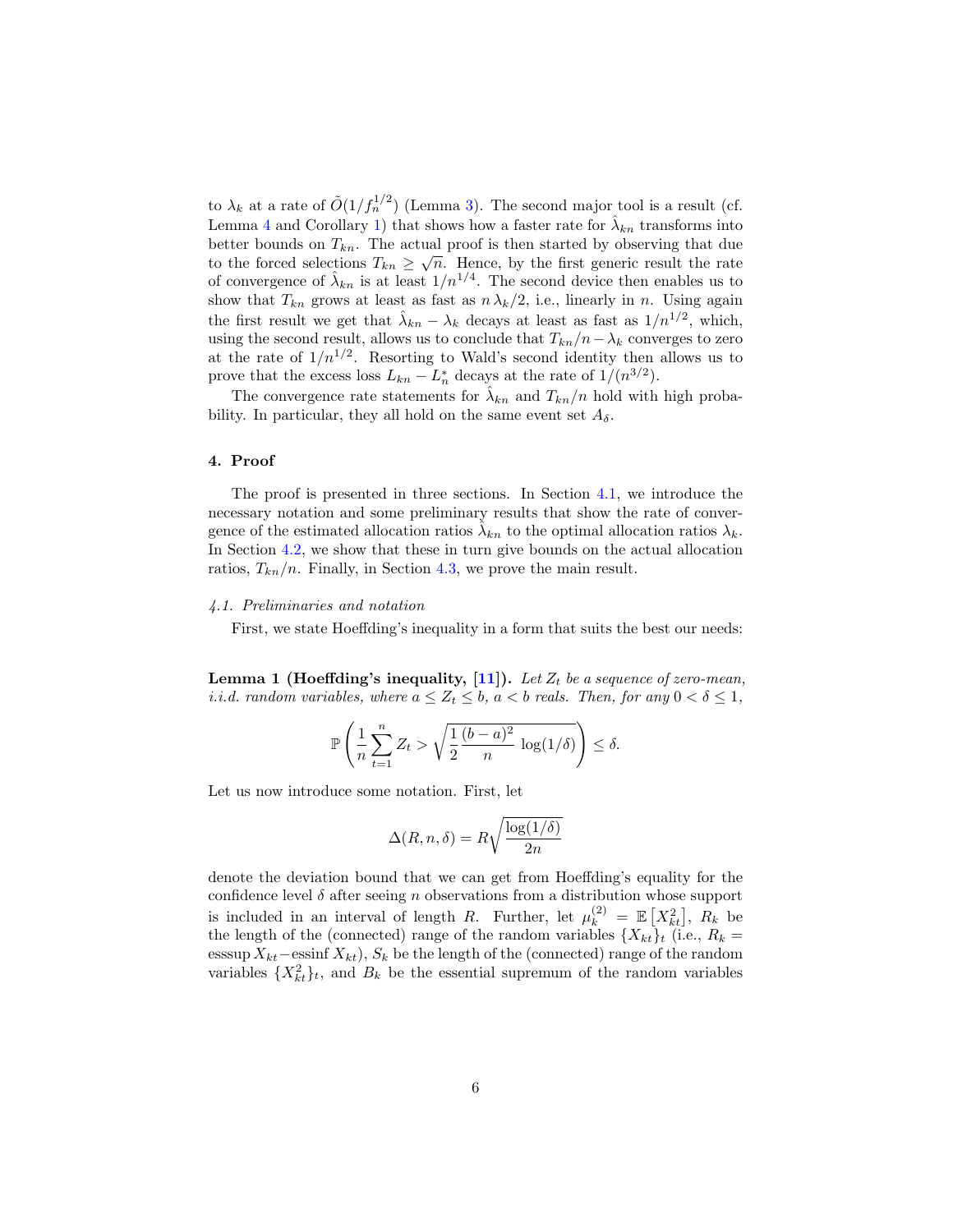$\{|X_{kt}|\}_t$ . Note that  $R_k \leq 2B_k$  and  $S_k \leq B_k^2$ . Let

$$
A_{\delta} = \bigcap_{1 \leq k \leq K, n \geq 1} \left\{ \left| \frac{1}{n} \sum_{t=1}^{n} X_{kt}^{2} - \mu_{k}^{(2)} \right| \leq \Delta(S_{k}, n, \delta_{n}) \right\} \cap \bigcap_{1 \leq k \leq K, n \geq 1} \left\{ \left| \frac{1}{n} \sum_{t=1}^{n} X_{kt} - \mu_{k} \right| \leq \Delta(R_{k}, n, \delta_{n}) \right\},
$$

where

$$
\delta_n = \frac{\delta}{4Kn(n+1)}.
$$

Note that  $\delta_n$  is chosen so that  $\sum_{k=1}^K \sum_{n=1}^{\infty} \delta_n = \delta/4$ . Hence, we observe that by Hoeffding's inequality

$$
\mathbb{P}\left(A_{\delta}\right)\geq1-\delta.
$$

The sets  $\{A_{\delta}\}\$  will play a key role in the proof: Many of the statements will be proved on these set.

Our first result connects a lower bound on  $T_{kn}$  to the rate of convergence of  $\hat{\lambda}_{kn}$ . Let  $b_k = S_k + (|\mu_k| + B_k)R_k \leq 5B_k^2$ ,  $a'_k = 2b_k/\sigma_k^2$ , and  $\ell_{K,\delta} = \log(4K/\delta)$ . Note that, by  $\sigma_k^2 \leq (R_k/2)^2$ ,

<span id="page-6-0"></span>
$$
a'_k \ge 8b_k/R_k^2 \ge 8B_k/R_k \ge 4\tag{1}
$$

and that

<span id="page-6-2"></span>
$$
\log(\delta_n^{-1}) = \log(n(n+1)) + \ell_{K,\delta} \le 2\log n + 1 + \ell_{K,\delta}.
$$
 (2)

<span id="page-6-1"></span>**Lemma 2.** Fix  $0 < \delta \leq 1$ ,  $1 \leq k \leq K$ , and  $n > 0$ , and assume that  $T_{kn} \geq 1$ holds on  $A_\delta$ . Then

$$
\left|\hat{\sigma}_{kn}^2 - \sigma_k^2\right| \le b_k \sqrt{\frac{\log(\delta_{T_{kn}}^{-1})}{2T_{kn}}}
$$

also holds on  $A_\delta$ .

PROOF. Let  $\hat{\mu}_{kn}^{(2)} = 1/T_{kn} \sum_{t=1}^{T_{kn}} X_{kt}^2$  and recall that  $\hat{\mu}_{kn} = 1/T_{kn} \sum_{t=1}^{T_{kn}} X_{kt}$ . Consider any element of  $A_{\delta}$ . Then by the definition of  $A_{\delta}$ ,

$$
\left| \frac{1}{m} \sum_{t=1}^{m} X_{kt}^{2} - \mu_{k}^{(2)} \right| \leq \Delta(S_{k}, m, \delta_{m})
$$

holds simultaneously for any  $m \geq 1$ . Hence, it also holds that

$$
\left|\hat{\mu}_{kn}^{(2)} - \mu_k^{(2)}\right| = \left|\frac{1}{T_{kn}} \sum_{t=1}^{T_{kn}} X_{kt}^2 - \mu_k^{(2)}\right| \leq \Delta(S_k, T_{kn}, \delta_{T_{kn}}).
$$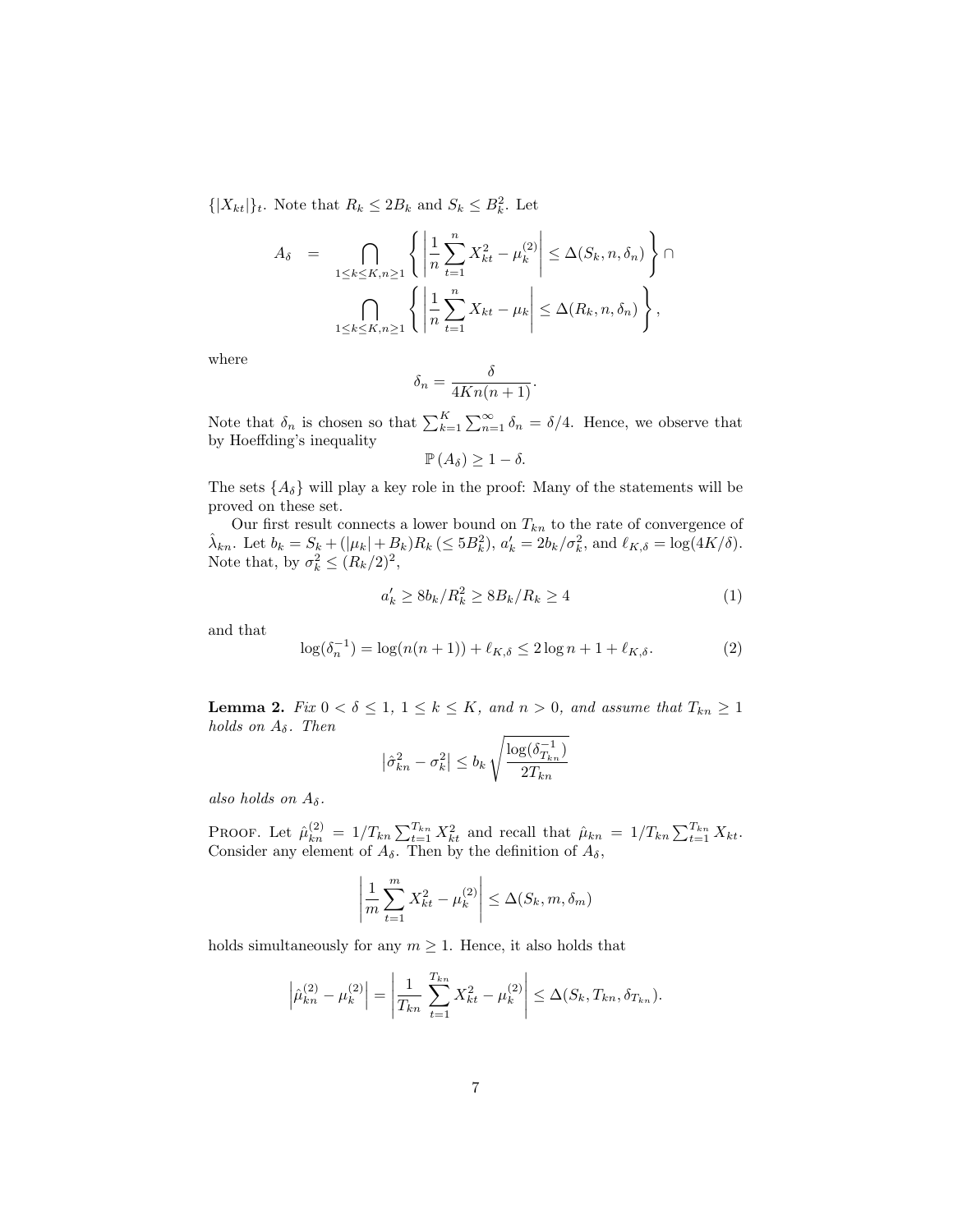Similarly, we get that

$$
|\hat{\mu}_{kn} - \mu_k| = \left| \frac{1}{T_{kn}} \sum_{t=1}^{T_{kn}} X_{kt} - \mu_k \right| \leq \Delta(R_k, T_{kn}, \delta_{T_{kn}}).
$$

Using  $\hat{\sigma}_{kn}^2 = \hat{\mu}_{kn}^{(2)} - \hat{\mu}_{kn}^2$  and  $\sigma_k^2 = \mathbb{E}\left[X_{kt}^2\right] - (\mathbb{E}[X_{kt}])^2 = \mu_k^{(2)} - \mu_k^2$ , we get

$$
\begin{array}{rcl}\n\left| \hat{\sigma}_{kn}^{2} - \sigma_{k}^{2} \right| & \leq & \left| \hat{\mu}_{kn}^{(2)} - \mu_{k}^{(2)} \right| + \left| \hat{\mu}_{kn}^{2} - \mu_{k}^{2} \right| \\
& \leq & \left| \hat{\mu}_{kn}^{(2)} - \mu_{k}^{(2)} \right| + \left| \hat{\mu}_{kn} - \mu_{k} \right| (\left| \hat{\mu}_{kn} \right| + \left| \mu_{k} \right|) \\
& \leq & \Delta(S_k, T_{kn}, \delta_{T_{kn}}) + \Delta(R_k, T_{kn}, \delta_{T_{kn}}) (\left| \mu_k \right| + B_k) \\
& = & (S_k + R_k(\left| \mu_k \right| + B_k)) \sqrt{\frac{\log(\delta_{T_{kn}}^{-1})}{2T_{kn}}} = b_k \sqrt{\frac{\log(\delta_{T_{kn}}^{-1})}{2T_{kn}}}.\n\end{array}
$$

<span id="page-7-0"></span>**Lemma 3.** Fix  $0 < \delta \leq 1$ ,  $n_0 > 0$ , and assume that for  $n \geq n_0$ ,  $1 \leq k \leq K$ ,  $T_{kn} \ge f_n \ge 2$  holds on  $A_\delta$ , and that for  $n \ge n_0$ , for each  $1 \le k \le K$  such that  $\sigma_k \neq 0$ 

<span id="page-7-1"></span>
$$
f_n \ge \frac{{a'_k}^2}{2} \left( 2 \log f_n + 1 + \ell_{K,\delta} \right). \tag{3}
$$

Then there exists a constant  $c > 0$  such that for any  $n \ge n_0$ ,  $1 \le k \le K$ , on  $A_{\delta}$ 

<span id="page-7-2"></span>
$$
\left|\hat{\lambda}_{kn} - \lambda_k\right| \le c \sqrt{\frac{\log(\delta_{f_n}^{-1})}{f_n}}\tag{4}
$$

holds. In particular, c can be chosen as

$$
\frac{\sqrt{2}}{\Sigma^2} \max_{1 \le k \le K} \left( b_k + \lambda_k \sum_{j=1}^K b_j \right) = \frac{1}{\sqrt{2}} \max_{1 \le k \le K} \lambda_k \left( a'_k + \sum_{j=1}^K \lambda_j a'_j \right).
$$

<span id="page-7-4"></span>**Remark** 1. If  $f_n = \beta n^p$   $(p, n > 0)$  then [\(3\)](#page-7-1) can be written as

<span id="page-7-3"></span>
$$
\log n \le \frac{\beta}{p a_k'^2} n^p - \frac{1 + \ell_{K,\delta} + 2 \log \beta}{2p}.
$$
\n<sup>(5)</sup>

**Remark 2.** Note that, using [\(1\)](#page-6-0) and  $\lambda_k \leq 1$ , the choice of c above can be sandwiched as

$$
4\sqrt{2} \max_{1 \le k \le K} \lambda_k \le \frac{1}{\sqrt{2}} \max_{1 \le k \le K} \lambda_k \left( a'_k + \sum_{j=1}^K \lambda_j a'_j \right)
$$
  

$$
\le \frac{1}{\sqrt{2}} \left( \max_{1 \le k \le K} \lambda_k a'_k + \sum_{j=1}^K \lambda_j a'_j \right) \le \frac{5\sqrt{2}}{\Sigma^2} \left( \max_{1 \le k \le K} B_k^2 + \sum_{j=1}^K B_j^2 \right).
$$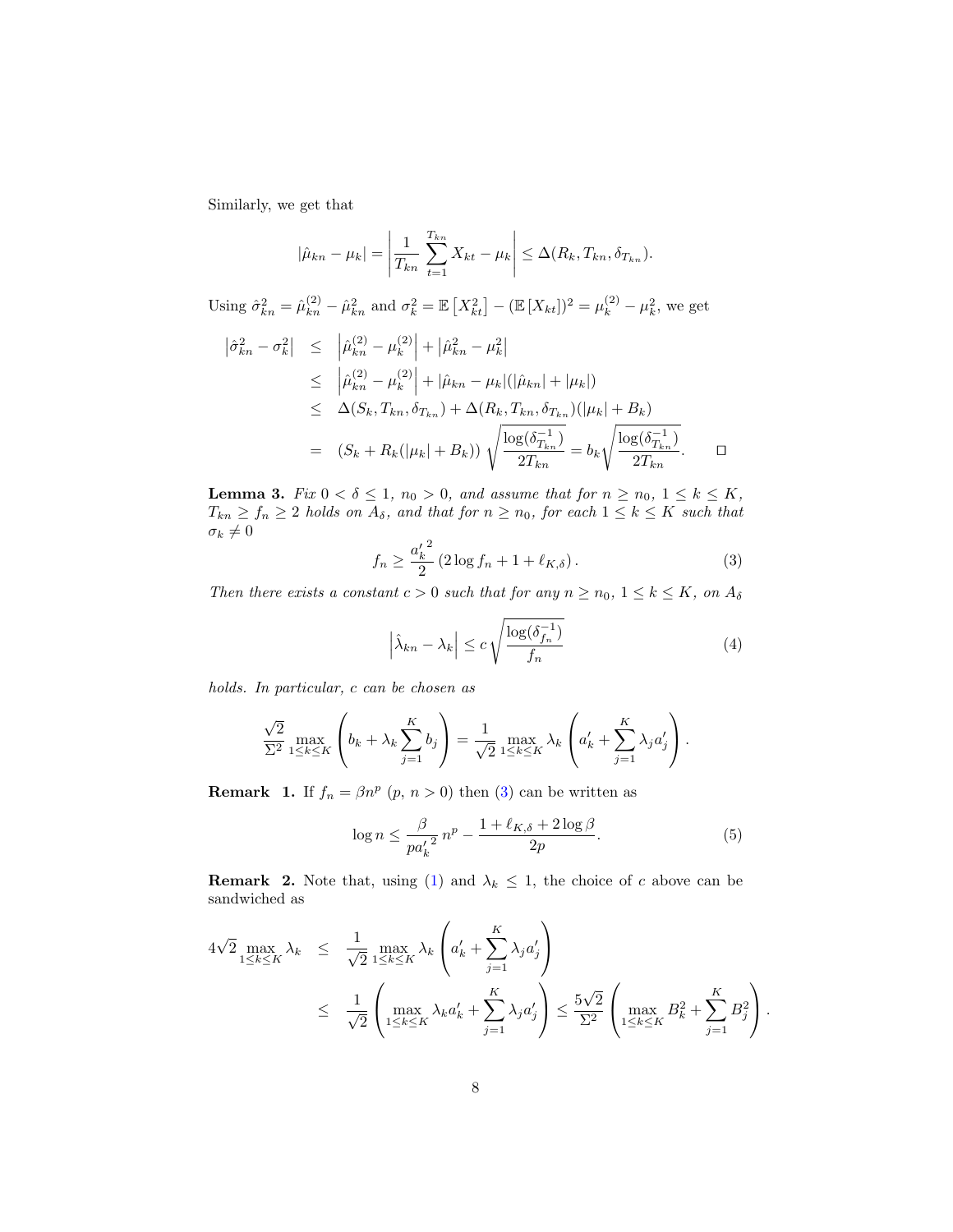In what follows, for simplicity, we define  $c$  as

<span id="page-8-3"></span>
$$
c = \frac{1}{\sqrt{2}} \left( \max_{1 \le k \le K} \lambda_k a'_k + \sum_{j=1}^K \lambda_j a'_j \right) \ge \sqrt{8}.
$$
 (6)

PROOF. Using Lemma [2,](#page-6-1) for  $n \ge n_0$ ,  $1 \le k \le K$ ,

<span id="page-8-0"></span>
$$
\left|\hat{\sigma}_{kn}^2 - \sigma_k^2\right| \le b_k \sqrt{\frac{\log(\delta_{T_{kn}}^{-1})}{2T_{kn}}} \le b_k \sqrt{\frac{\log(\delta_{f_n}^{-1})}{2f_n}}
$$
(7)

holds on  $A_{\delta}$ , where we have used that  $(\log(x(x+1)) + \ell_{K,\delta})/x$  is monotonically decreasing when  $x \ge 2$ ,  $\ell_{K,\delta} > 0$  and that  $T_{kn} \ge f_n \ge 2$ . Denote the right-hand side of [\(7\)](#page-8-0) by  $\Delta_{kn}(\delta)$ .

Now, let us develop a lower bound on  $\hat{\lambda}_{kn}$  in terms of  $\lambda_k$ . For  $n \geq n_0$ ,

$$
\hat{\lambda}_{kn} = \frac{\hat{\sigma}_{kn}^2}{\sum_{j=1}^K \hat{\sigma}_{jn}^2} \ge \frac{\sigma_k^2 - \Delta_{kn}(\delta)}{\sum_{j=1}^K \hat{\sigma}_{jn}^2} \n= \frac{\sigma_k^2}{\sum_{j=1}^2} \left( 1 + \frac{\sum_{j=1}^K \Delta_{jn}(\delta)}{\sum_{j=1}^2} \right)^{-1} - \frac{\Delta_{kn}(\delta)}{\sum_{j=1}^2 \Delta_{jn}(\delta)} \n\ge \lambda_k \left( 1 - \frac{\sum_{j=1}^K \Delta_{jn}(\delta)}{\sum_{j=1}^2} \right) - \frac{\Delta_{kn}(\delta)}{\sum_{j=1}^2},
$$

where we used  $1/(1+x) \geq 1-x$  that holds for  $x > -1$ .

An upper bound can be obtained analogously: For  $n \geq n_0$ , if

<span id="page-8-1"></span>
$$
\Sigma^2 \ge 2 \sum_{j=1}^K \Delta_{jn}(\delta) \tag{8}
$$

then

$$
\hat{\lambda}_{kn} = \frac{\hat{\sigma}_{kn}^2}{\sum_{j=1}^K \hat{\sigma}_{jn}^2} \le \frac{\sigma_k^2 + \Delta_{kn}(\delta)}{\sum_{j=1}^2 \hat{\sigma}_{jn}^2} \n= \frac{\sigma_k^2}{\sum_{j=1}^2} \left( 1 - \frac{\sum_{j=1}^K \Delta_{jn}(\delta)}{\sum_{j=1}^2} \right)^{-1} + \frac{\Delta_{kn}(\delta)}{\sum_{j=1}^2 \Delta_{jn}(\delta)} \n\le \lambda_k \left( 1 + 2 \frac{\sum_{j=1}^K \Delta_{jn}(\delta)}{\sum_{j=1}^2} \right) + 2 \frac{\Delta_{kn}(\delta)}{\sum_{j=1}^2},
$$

where we used  $1/(1-x) = 1 + x/(1-x) \le 1 + 2x$  that holds for  $0 \le x \le 1/2$ . This constraint follows from  $(8)$ , that is implied if n is big enough so that

<span id="page-8-2"></span>
$$
\sigma_j^2 \ge 2\Delta_{jn}(\delta), \quad 1 \le j \le K. \tag{9}
$$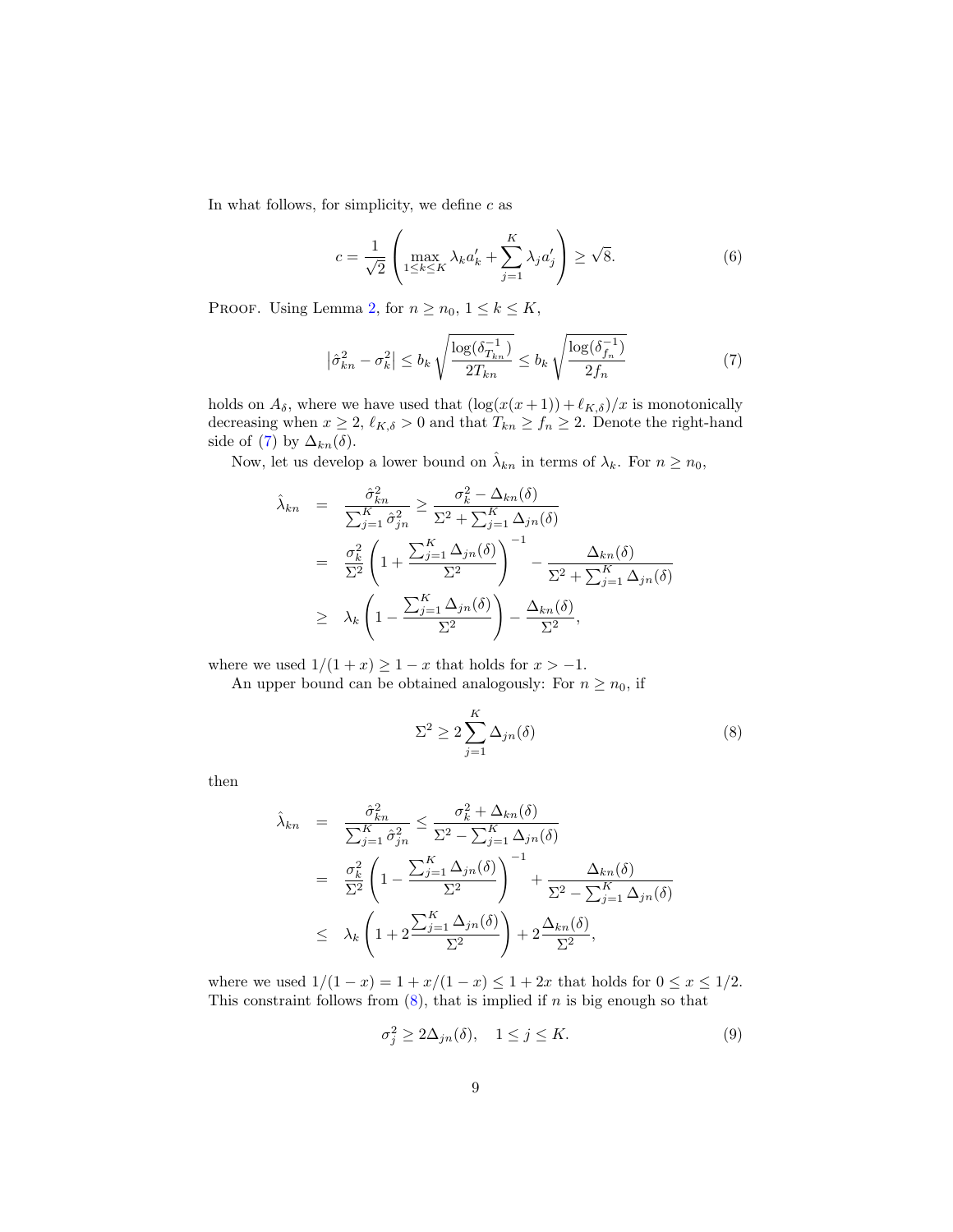The upper and lower bounds above, together with [\(7\)](#page-8-0), give

$$
|\hat{\lambda}_{kn} - \lambda_k| \leq \frac{2}{\Sigma^2} \left( \lambda_k \sum_{j=1}^K \Delta_{jn}(\delta) + \Delta_{kn}(\delta) \right)
$$
  

$$
\leq \frac{\sqrt{2}}{\Sigma^2} \left( \lambda_k \sum_{j=1}^K b_j + b_k \right) \sqrt{\frac{\log(\delta_{f_n}^{-1})}{f_n}}
$$

proving [\(4\)](#page-7-2).

At last, to satisfy [\(9\)](#page-8-2), by [\(7\)](#page-8-0), it suffices if  $\sigma_j^4 f_n \ge 2b_j^2 \log(\delta_{f_n}^{-1}), 1 \le j \le K$ . Note that if  $\sigma_j = 0$  then  $R_j = S_j = 0$ , and so  $b_j = 0$  and both sides above are 0. Otherwise we need

$$
f_n \geq \frac{2b_j^2}{\sigma_j^4} \log(\delta_{f_n}^{-1}) = \frac{{a'_j}^2}{2} \log(\delta_{f_n}^{-1})
$$

that is guaranteed by [\(2\)](#page-6-2) and [\(3\)](#page-7-1) provided that  $n \geq n_0$ .

#### <span id="page-9-1"></span>4.2. Bounds on the actual allocation ratios

Now we show how a rate of convergence result for  $\hat{\lambda}_{kn}$  can be turned into bounds on the difference between the actual allocation ratios  $T_{kn}/n$  and  $\lambda_k$ . Note that this lemma holds pointwise, i.e., for any element  $\omega$  of the probability space  $\Omega$  underlying the random variables considered. For brevity, we write below  $\tilde{\lambda}_{kn}$  instead of  $\tilde{\lambda}_{kn}(\omega)$ ,  $T_{kn}$  instead of  $T_{kn}(\omega)$ , etc.

Let

$$
\lambda_{\min} = \min_{1 \le j \le K} \lambda_j
$$
 and  $\rho = 1 + \frac{2}{\lambda_{\min}}$ .

In what follows, unless otherwise stated, we will assume that  $\lambda_{\min} > 0$ . For  $K = 1$  the results are obvious, so without the loss of generality we can also assume that  $K \ge 2$ , in which case  $\lambda_{\min} \le 1/K \le 1/2$  and  $5 \le \rho \le 2.5/\lambda_{\min}$ .

**Lemma 4.** Fix  $n_0 > 0$ . Assume that  $g_n$  is such that for  $n \ge n_0$ ,  $ng_n$  is **Lemma** 4. Fut  $n_0 > 0$ . Assume that  $g_n$  is<br>monotone increasing in n,  $5n g_n \geq \lceil \sqrt{n} \rceil$ , and

<span id="page-9-3"></span>
$$
g_n \le \lambda_{\min}/2,\tag{10}
$$

<span id="page-9-4"></span>
$$
|\hat{\lambda}_{kn} - \lambda_k| \le g_n, \qquad 1 \le k \le K \tag{11}
$$

hold. Then the following inequalities hold for  $n \geq 1$  and  $1 \leq k \leq K$ :

$$
-(K-1)\max\left(\frac{n_0}{n},\frac{1}{n}+\rho g_n\right)\leq \frac{T_{kn}}{n}-\lambda_k\leq \max\left(\frac{n_0}{n},\frac{1}{n}+\rho g_n\right).
$$

PROOF. By definition  $T_{k,n+1} = T_{kn} + \mathbb{I}_{\{I_{n+1}=k\}}$ . Let  $E_{kn} = T_{kn} - n\lambda_k$  with  $E_{k0} = 0$ . Note that  $E_{kn} \leq n(1 - \lambda_k)$  and

<span id="page-9-2"></span>
$$
\sum_{k=1}^{K} E_{kn} = 0 \tag{12}
$$

<span id="page-9-0"></span>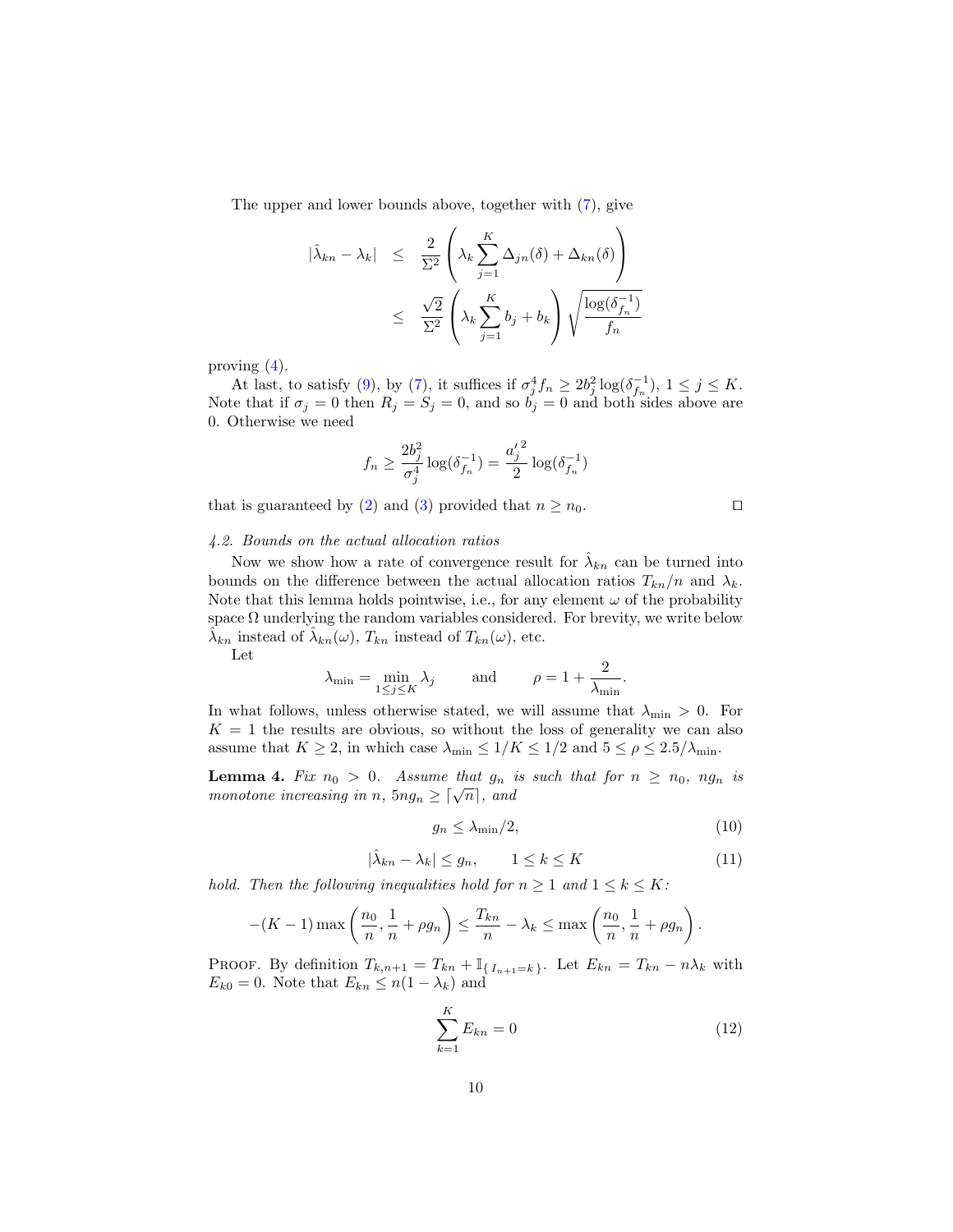hold for any  $n \geq 0$ . Notice that the desired result can be stated as bounds on  $E_{kn}$ . Hence, our goal now is to study  $E_{kn}$ . If  $b_{jn}$  is an upper bound for  $E_{jn}$  $(1 \leq j \leq K)$  then from [\(12\)](#page-9-2) we get the lower bound  $E_{kn} = -\sum_{j \neq k} E_{jn} \geq$  $-\sum_{j\neq k} b_{jn} \ge -(K-1) \max_j b_{jn}$ . Hence, we target upper bounds on  $\{E_{kn}\}_k$ . Assume now that  $n \geq n_0$ . Note that [\(10\)](#page-9-3) and [\(11\)](#page-9-4) imply  $\lambda_k - \hat{\lambda}_{kn} \leq$ 

 $|\hat{\lambda}_{kn} - \lambda_k| \leq \lambda_k/2$ , and thus  $\hat{\lambda}_{kn} \geq \lambda_k/2 > 0$  for each k.

From the definition of  $E_{kn}$  and  $T_{kn}$  we get

$$
E_{k,n+1} = E_{kn} - \lambda_k + \mathbb{I}_{\{I_{n+1}=k\}}.
$$

By the definition of the algorithm

$$
\mathbb{I}_{\{I_{n+1}=k\}} \leq \mathbb{I}_{\left\{\left|T_{kn}\leq \lceil \sqrt{n}\rceil \text{ or } k=\text{argmin}_{1\leq j\leq K}\frac{T_{jn}}{\hat{\lambda}_{jn}}\right.\right\}},
$$

Assume now that k is an index where  $\{\frac{T_{jn}}{s}$  $\{\frac{I_{jn}}{\hat{\lambda}_{jn}}\}_j$  takes its minimum, that is,

$$
\frac{T_{kn}}{\hat{\lambda}_{kn}} \le \min_j \frac{T_{jn}}{\hat{\lambda}_{jn}}.
$$

Using  $T_{jn} = E_{jn} + n\lambda_j$  and reordering the terms gives

$$
E_{kn} + n\lambda_k \leq \hat{\lambda}_{kn} \min_j \frac{E_{jn} + n\lambda_j}{\hat{\lambda}_{jn}} \leq \hat{\lambda}_{kn} \left( \min_j \frac{E_{jn}}{\hat{\lambda}_{jn}} + n \max_j \frac{\lambda_j}{\hat{\lambda}_{jn}} \right).
$$

By [\(12\)](#page-9-2), there exists an index j such that  $E_{jn} \leq 0$ . Since  $\hat{\lambda}_{jn} > 0$  for any j, it holds that  $\min_j \frac{E_{jn}}{\hat{\lambda}}$  $\frac{E_{jn}}{\hat{\lambda}_{jn}} \leq 0$ . Hence,

<span id="page-10-0"></span>
$$
E_{kn} + n\lambda_k \le n\hat{\lambda}_{kn} \max_j \frac{\lambda_j}{\hat{\lambda}_{jn}}.\tag{13}
$$

Using  $(11)$  and  $(10)$ , we get

$$
\frac{\lambda_j}{\hat{\lambda}_{jn}} \le \frac{\lambda_j}{\lambda_j - g_n} = \frac{1}{1 - g_n/\lambda_j}.
$$

This is upper bounded by

$$
1+\frac{2g_n}{\lambda_j}
$$

using  $1/(1-x) \leq 1+2x$  for  $0 \leq x \leq 1/2$ , where the latest constraint follows from [\(10\)](#page-9-3). Using [\(13\)](#page-10-0),  $\hat{\lambda}_{kn} \leq 1$ , and [\(11\)](#page-9-4) again,

$$
E_{kn} \leq n \hat{\lambda}_{kn} \max_{j} \frac{\lambda_j}{\hat{\lambda}_{jn}} - n \lambda_k
$$
  

$$
\leq n(\hat{\lambda}_{kn} - \lambda_k) + \frac{2ng_n}{\lambda_{\min}}
$$
  

$$
\leq \left(1 + \frac{2}{\lambda_{\min}}\right) ng_n = \rho n g_n.
$$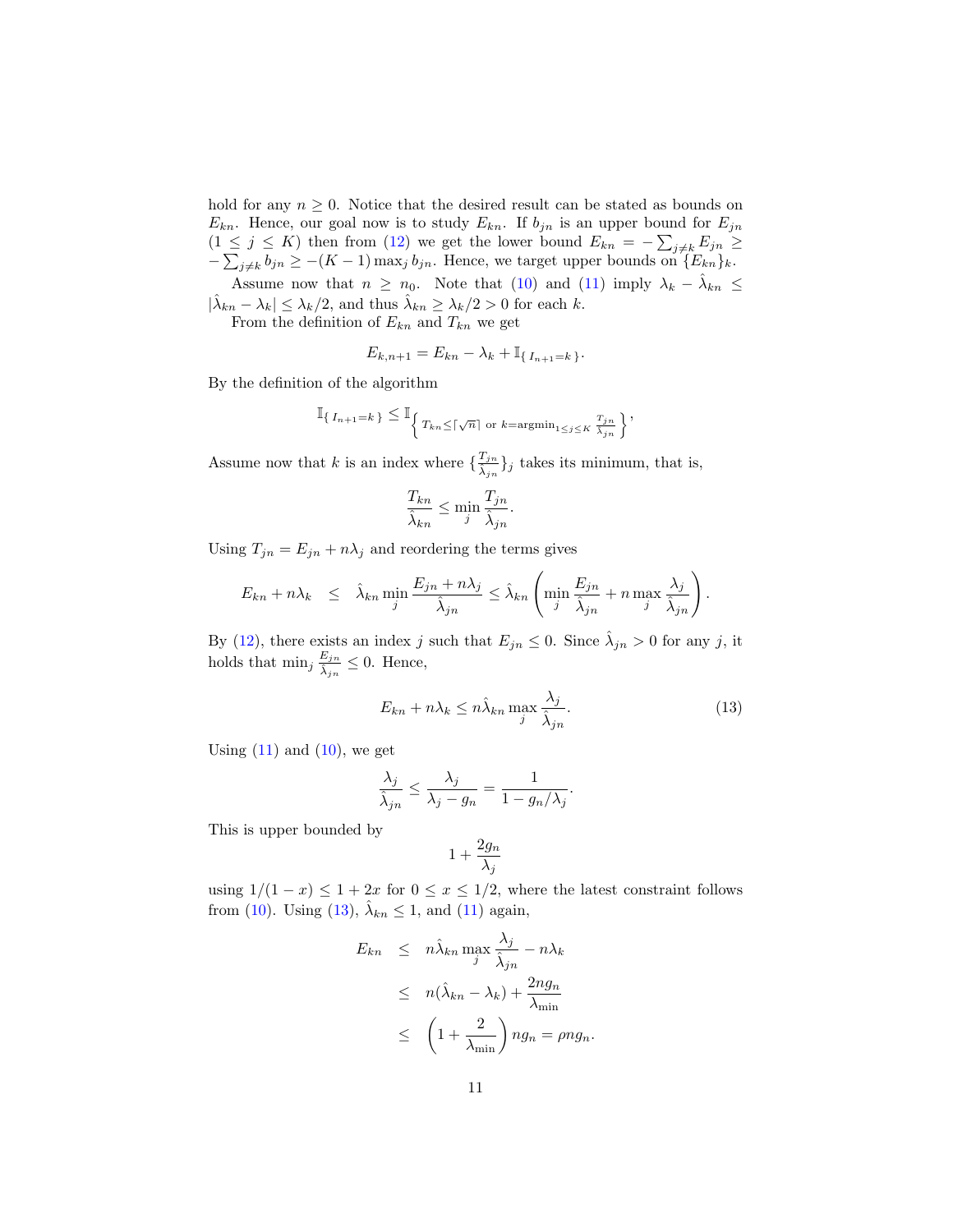Denote the right-hand side by  $F_n$ . Hence,

$$
\mathbb{I}_{\{I_{n+1}=k\}} \leq \mathbb{I}_{\{T_{kn}\leq \lceil \sqrt{n}\rceil \text{ or } E_{kn}\leq F_n\}}
$$

.

We show that  $T_{kn} \leq \lceil \sqrt{n} \rceil$  implies  $E_{kn} \leq F_n$ . By the definition of  $E_{kn}$ , from We show that  $T_{kn} \leq |\sqrt{n}|$  implies  $E_{kn} \leq F_n$ . By the definition of  $E_{kn}$ , from<br>  $T_{kn} \leq [\sqrt{n}]$  it follows that  $E_{kn} = T_{kn} - n\lambda_k \leq [\sqrt{n}] \leq 5n g_n$ . The bound  $\rho \geq 5$ implies  $5ng_n \leq F_n$ . Hence,  $E_{kn} \leq F_n$  follows. Therefore

<span id="page-11-1"></span>
$$
\mathbb{I}_{\{I_{n+1}=k\}} \leq \mathbb{I}_{\{E_{kn}\leq F_n\}}.
$$

Now we need the following technical lemma:

**Lemma 5.** Let  $0 \leq \lambda \leq 1$ . Consider the sequences  $E_n$ ,  $\tilde{E}_n$ ,  $I_n$ ,  $\tilde{I}_n$  ( $n \geq 1$ ) where  $I_n, \tilde{I}_n \in [0,1], E_{n+1} = \overline{E_n} + I_n - \lambda, \ \tilde{E}_{n+1} = \overline{\tilde{E}_n} + \tilde{I}_n - \lambda, \ \tilde{E}_1 = E_1$  and assume that  $I_n \leq \tilde{I}_n$  holds whenever  $E_n = \tilde{E}_n$ . Then  $E_n \leq \tilde{E}_n$  holds for  $n \geq 1$ .

PROOF. Consider the difference sequence  $P_n = \tilde{E}_n - E_n$ . The goal is to show that  $P_n \geq 0$  holds for any n. It holds that  $P_1 = 0$ . Since

$$
P_{n+1} - P_n = (\tilde{E}_{n+1} - \tilde{E}_n) - (E_{n+1} - E_n) = \tilde{I}_n - I_n \in \{-1, 0, +1\},\
$$

 $P_n$  is always an integer. Hence, it suffices to show that  $P_{n+1} \geq 0$  if  $P_n = 0$ . However, this holds because if  $P_n = 0$  then  $I_n \leq I_n$ .

Now, returning to the proof of Lemma [4,](#page-9-0) define  $\{\tilde{E}_{kn}\}_{n\geq n_0}$  by

$$
\begin{aligned}\n\tilde{E}_{k,n_0} &= E_{k,n_0}, \\
\tilde{E}_{k,n+1} &= \tilde{E}_{kn} - \lambda_k + \mathbb{I}_{\{\tilde{E}_{kn} \le F_n\}}, \quad n \ge n_0.\n\end{aligned}
$$

The conditions of Lemma [5](#page-11-1) are clearly satisfied from index  $n_0$ . Consequently  $E_{kn} \leq \tilde{E}_{kn}$  holds for any  $n \geq n_0$ . Further, since  $F_n$  is monotone increasing in  $n,$ 

$$
\tilde{E}_{kn} \le \max(E_{k,n_0}, 1 + F_n) \le \max(n_0(1 - \lambda_k), 1 + F_n), \qquad n \ge n_0,
$$

and so  $E_{kn} \leq \max(n_0(1-\lambda_k), 1+F_n) \leq \max(n_0, 1+F_n)$  for  $n \geq 0$ , finishing the upper-bound.  $\Box$ 

<span id="page-11-0"></span>Corollary 1. Fix  $0 < \delta \leq 1, c \geq 1/5,$  and  $n_0 \geq 1$ . Assume that  $f_n > 0$  is such that for  $n \geq n_0$ ,  $f_n$  is monotone increasing, but  $f_n/n^2$  is monotone decreasing,  $1 \leq f_n \leq n$ ,

<span id="page-11-2"></span>
$$
f_n \ge \frac{4c^2}{\lambda_{\min}^2} (2\log f_n + 1 + \ell_{K,\delta}), \quad \text{and} \tag{14}
$$

<span id="page-11-3"></span>
$$
|\hat{\lambda}_{kn} - \lambda_k| \le c \sqrt{\frac{\log(\delta_{f_n}^{-1})}{f_n}}, \qquad 1 \le k \le K \tag{15}
$$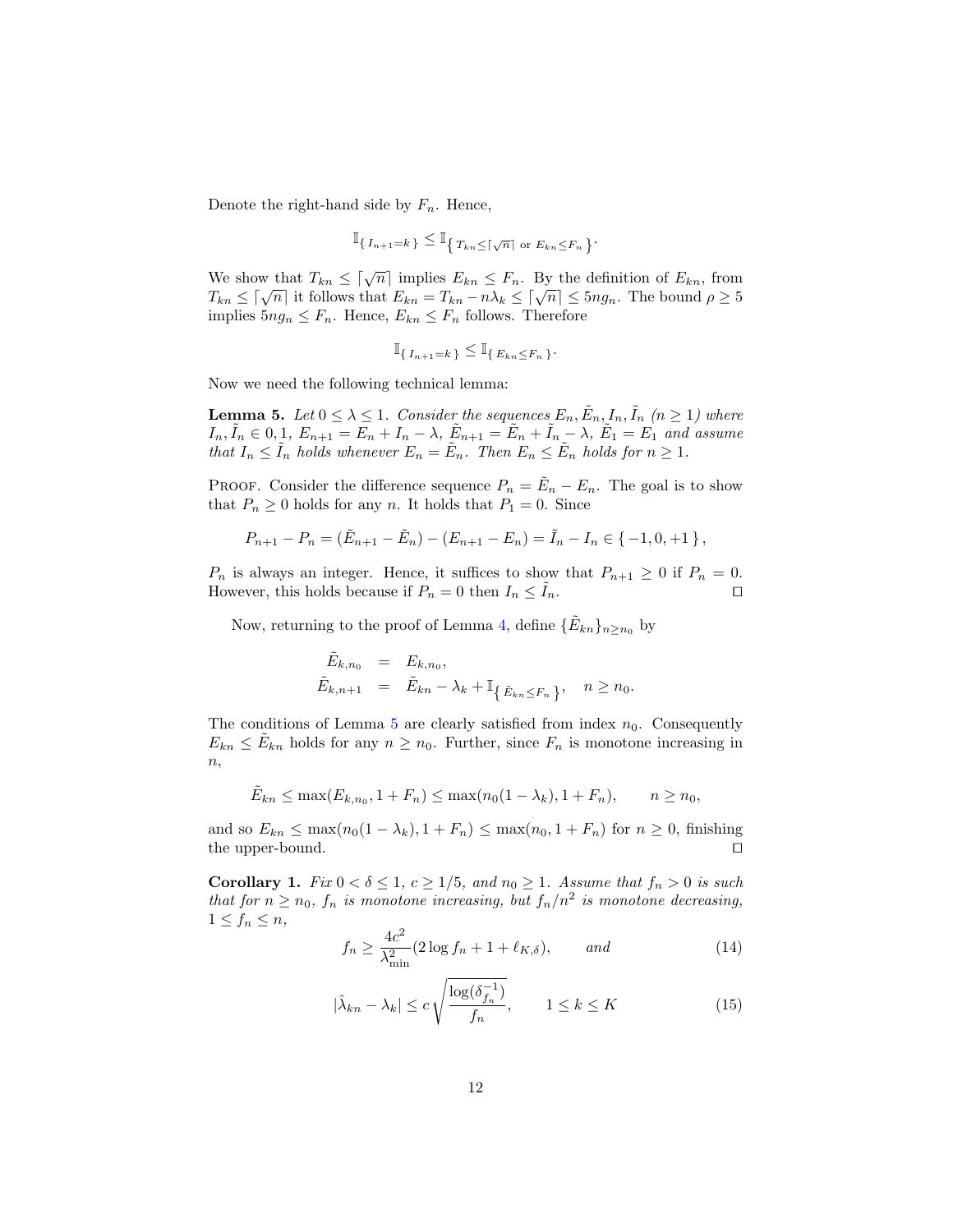hold. Let  $F_n(\delta) = \rho n g_n(\delta)$ , where

$$
g_n(\delta) = c \sqrt{\frac{\log(\delta_{f_n}^{-1})}{f_n}}.
$$

Then the following inequalities hold for  $n \geq 0$  and  $1 \leq k \leq K$ :

$$
-(K-1)\max(n_0, 1 + F_n(\delta)) \le T_{kn} - n\lambda_k \le \max(n_0, 1 + F_n(\delta)).
$$

Further, these inequalities remain valid if  $\delta_{f_n}$  is replaced by  $\delta_n$  in  $F_n(\delta)$ .

<span id="page-12-2"></span>**Remark 3.** If  $f_n = \beta n^p$   $(p,n>0)$  then  $(14)$  can be written as

<span id="page-12-1"></span>
$$
\log n \le \frac{\beta \lambda_{\min}^2}{8pc^2} n^p - \frac{1 + \ell_{K,\delta} + 2\log \beta}{2p}.
$$
\n(16)

PROOF. Assume that  $n \geq n_0$ . Then  $ng_n(\delta)$  is monotone increasing, [\(2\)](#page-6-2) and [\(14\)](#page-11-2) imply [\(10\)](#page-9-3), and [\(15\)](#page-11-3) implies [\(11\)](#page-9-4). The bounds on  $f_n$ , K, and  $\delta$  imply

$$
5ng_n(\delta) = 5nc\sqrt{\frac{\log(4Kf_n(f_n+1)/\delta)}{f_n}} \ge 5c\sqrt{n\log(8f_{n_0}(f_{n_0}+1))},
$$

that is at least  $\sqrt{n \log(16)}$  $\sqrt{2n} \geq \lceil \sqrt{n} \rceil$  by the bounds on c and  $f_{n_0}$ . Thus Lemma [4](#page-9-0) gives the result. The last statement follows obviously from  $\delta_{f_n}^{-1} \leq \delta_n^{-1}$  (since  $f_n \leq n$ ).

<span id="page-12-0"></span>Using the previous results we are now in the position to prove a linear lower bound on  $T_{kn}$ :

**Lemma 6.** Let  $0 < \delta \leq 1$  arbitrary. Then there exists an integer  $N_1$  such that for any  $n \geq N_1$ ,  $1 \leq k \leq K$ ,

$$
T_{kn}\geq n\lambda_k/2
$$

holds on  $A_{\delta}$ . In particular,

<span id="page-12-3"></span>
$$
N_1 = \max\left(\frac{2(K-1)}{\lambda_{\min}}n'_0, D_2^4 \left[\log D_2^4 + \frac{1}{2}\left(\ell_{K,\delta} + 1 + 7 \cdot 10^{-9}\right)\right]^2\right),\tag{17}
$$

where  $D_2 = 4c(2K-1)/\lambda_{\min}^2$ , c is defined by [\(6\)](#page-8-3), and

$$
n_0' = \max(K(K+1), n_1, n_2),
$$

$$
n_1 = \left(\frac{\lambda_{\min} n_1'}{2}\right)^2 \qquad , \qquad n_2 = \left(\frac{\lambda_{\min} n_2'}{2}\right)^2,
$$
  

$$
n_1' = \max_{1 \le k \le K} \frac{2a_k'^2}{\lambda_{\min}} \left[4 \log a_k' + 1 + \ell_{K,\delta}\right] \qquad , \quad n_2' = \frac{(4c)^2}{\lambda_{\min}^3} \left[4 \log \frac{\sqrt{8}c}{\lambda_{\min}} + 1 + \ell_{K,\delta}\right].
$$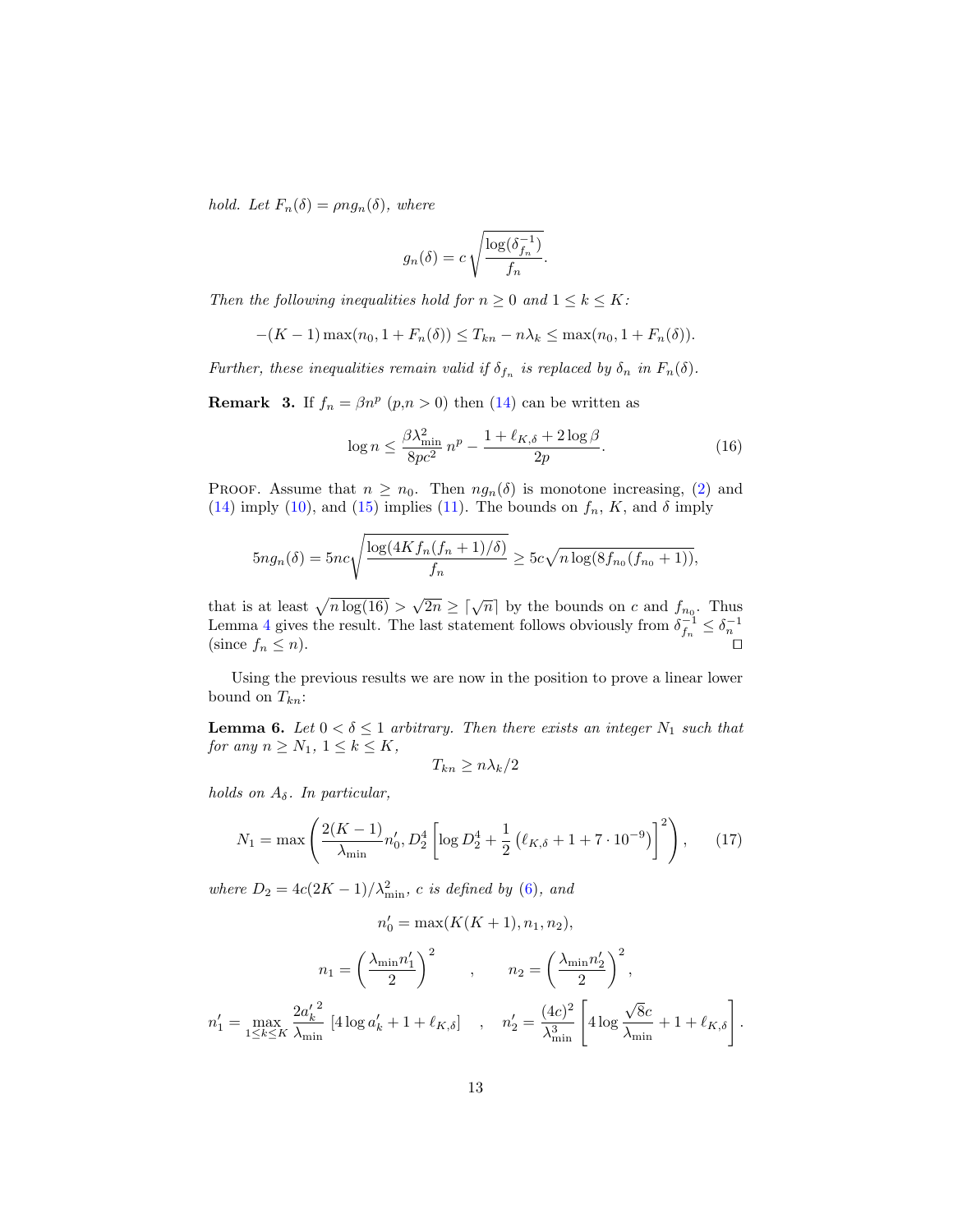For the proof we need the following technical lemma that gives a bound on the point when for  $a > 0$  the function  $at^{1/2} + b$  overtakes log t.

**Lemma 7.** Let  $a > 0$ . For any  $t \ge (2/a)^2 \left[ \log((2/a)^2) - b \right]^2$ ,  $at^{1/2} + b > \log t$ .

The proof of this lemma can be found in Appendix [B](#page-23-0) (Proposition [6\)](#page-24-0).

PROOF (LEMMA [6\)](#page-12-0). Due to the forced selection of the options built into the algorithm,  $T_{kn} \geq \sqrt{n}$  holds for  $n \geq K(K+1)$ . The proof of this statement is somewhat technical and is moved into the [A](#page-22-0)ppendix  $A$  (Lemma [11\)](#page-22-1). By Lemma [7,](#page-13-1) for

<span id="page-13-1"></span>
$$
n \ge \max_{1 \le k \le K} {a'_k}^4 \left[ 4 \log a'_k + 1 + \ell_{K,\delta} \right]^2 = n_1,
$$

[\(5\)](#page-7-3) holds with  $p = 1/2$ ,  $\beta = 1$  for each k. Hence, we can apply Lemma [3](#page-7-0) and Remark [1](#page-7-4) following it with  $n_0 = \max(K(K+1), n_1)$  and  $f_n = n^{1/2} \geq 2$ , and get that

$$
\left|\hat{\lambda}_{kn} - \lambda_k\right| \le c \sqrt{\frac{\log(\delta_{n^{1/2}}^{-1})}{n^{1/2}}}
$$
\n(18)

on  $A_{\delta}$  for  $n \geq n_0, 1 \leq k \leq K$ , and  $c \geq$ 8 as defined by [\(6\)](#page-8-3). By Lemma [7](#page-13-1) again, for

$$
n \geq 4 \left( \frac{2c}{\lambda_{\min}} \right)^4 \left[ 4 \log \frac{\sqrt{8}c}{\lambda_{\min}} + 1 + \ell_{K,\delta} \right]^2 = n_2,
$$

[\(16\)](#page-12-1) holds with  $p = 1/2$  $p = 1/2$  $p = 1/2$ ,  $\beta = 1$ . Now, we can apply Corollary 1 and Remark [3](#page-12-2) following it on  $A_{\delta}$  with  $n'_{0} = \max(n_{0}, n_{2}) = \max(K(K + 1), n_{1}, n_{2})$  and  $f_{n} =$  $n^{1/2} \, (\geq 1)$ , and get that on  $A_{\delta}$  for  $n \geq 0, 1 \leq k \leq K$ ,

$$
T_{kn} \ge n\lambda_k - (K-1)\max(n'_0, 1 + H_n(\delta)),
$$

where

<span id="page-13-0"></span>
$$
H_n(\delta) = D_1 n^{3/4} \sqrt{\log(\delta_n^{-1})}
$$

and  $D_1 = c\rho$ . Hence,  $T_{kn} \geq n\lambda_k/2$  by the time when  $n \geq 2n'_0(K-1)/\lambda_{\min}$  and  $n \geq 2(K-1)(1+H_n(\delta))/\lambda_{\min}$ . These two constrains are satisfied when  $n \geq N_1$ , where  $N_1$  is defined as in equation [\(17\)](#page-12-3); the first one is obvious, the second one follows from Proposition [7](#page-24-1) in Appendix [C.](#page-24-2)  $\Box$ 

With the help of this result we can get better bounds on  $T_{kn}$ , resulting in our first main result:

**Theorem 2.** Let  $0 < \delta \leq 1$  be arbitrary. Then there exists a positive real number  $D_3$  such that for any  $n \geq 0, 1 \leq k \leq K$ ,

$$
-(K-1)\max(N_1, 1 + G_n(\delta)) \le T_{kn} - n\lambda_k \le \max(N_1, 1 + G_n(\delta))
$$

holds on  $A_{\delta}$ , where

$$
G_n(\delta) = D_3 \sqrt{n \log(\delta_n^{-1})}.
$$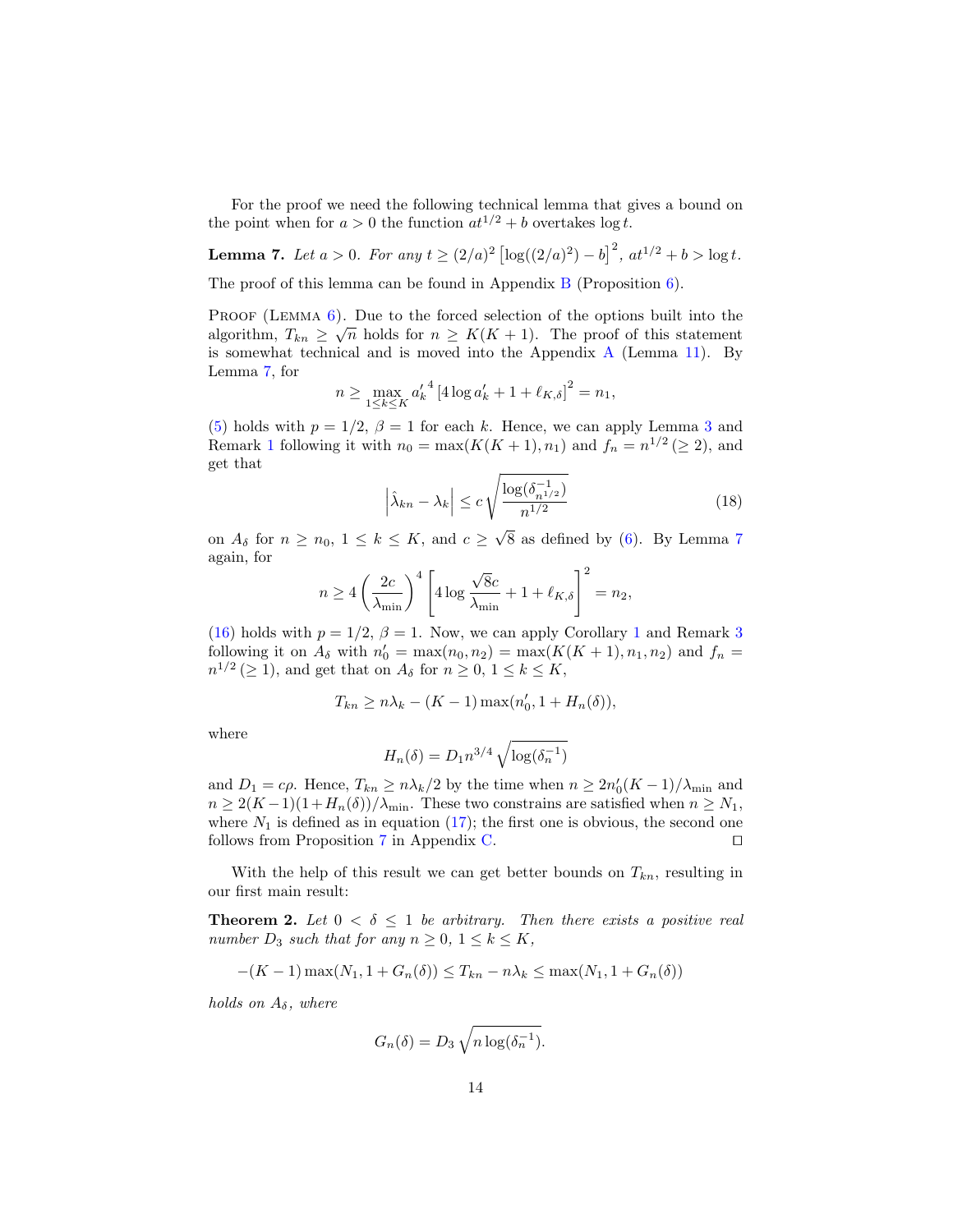In particular,  $D_3 = c\rho \sqrt{2/\lambda_{\min}}$ , c is defined by [\(6\)](#page-8-3), and  $N_1$  is defined in Lemma [6.](#page-12-0)

The theorem shows that asymptotically the GAFS-MAX algorithm behaves the same way as an optimal allocation rule that knows the variances. It also shows that the deviation of the proportion of choices of any option from the optimal value decays as  $\tilde{O}(1/\sqrt{n}).$ 

For the proof we need the counterpart of Lemma [7](#page-13-1) for linear functions. The proof is in Appendix [B](#page-23-0) (Proposition [4\)](#page-24-3). For a real number a, let  $a^+$  denote its positive part:  $a^+ = \max(a, 0)$ .

**Lemma 8.** Let  $a > 0$ . For any  $t \ge (2/a)[\log(1/a) - b]^+$ ,  $at + b > \log t$ .

PROOF (THEOREM [2\)](#page-13-0). The proof is almost identical to that of Lemma [6.](#page-12-0) The difference is that now we start with a better lower bound on  $T_{kn}$ . In particular, by Lemma [6,](#page-12-0)  $T_{kn} \geq n\lambda_k/2 \geq n\lambda_{\min}/2$  holds on  $A_\delta$  for  $n \geq N_1$ . Note that, using the bounds on K,  $a'_k$ , c,  $\lambda_{\min}$ , and  $\ell_{K,\delta}$ , we have that

<span id="page-14-0"></span>
$$
N_1 \ge \frac{2n'_0}{\lambda_{\min}} \ge \frac{\lambda_{\min}}{2} \max^2(n'_1, n'_2) \ge \max(n'_1, n'_2).
$$

By Lemma [8,](#page-14-0) for

$$
n \ge \max_{1 \le k \le K} \frac{2a'_k^2}{\lambda_{\min}} \left[ 4 \log a'_k + 1 + \ell_{K,\delta} \right] = n'_1,
$$

[\(5\)](#page-7-3) holds with  $p = 1$ ,  $\beta = \lambda_{\min}/2$  for each k. Hence, we can apply Lemma [3](#page-7-0) and Remark [1](#page-7-4) following it with  $(n_0 =)$  max $(N_1, n'_1) = N_1$  and  $f_n = n\lambda_{\min}/2 \ (\ge 2)$ , and get that

$$
\left|\hat{\lambda}_{kn} - \lambda_k\right| \le c \sqrt{\frac{2\log(\delta_{n\lambda_{\min}/2}^{-1})}{n\lambda_{\min}}}
$$
\n(19)

on  $A_{\delta}$  for  $n \geq N_1$ ,  $1 \leq k \leq K$ , and  $c \geq$  $8$  as defined by  $(6)$ . By Lemma  $8$ again, for √

$$
n \ge \frac{(4c)^2}{\lambda_{\min}^3} \left[ 4 \log \frac{\sqrt{8}c}{\lambda_{\min}} + 1 + \ell_{K,\delta} \right] = n_2',
$$

[\(16\)](#page-12-1) holds with  $p = 1$  $p = 1$ ,  $\beta = \lambda_{\min}/2$ . Now, we can apply Corollary 1 and Remark [3](#page-12-2) following it on  $A_{\delta}$  with  $(n_0 =)$  max $(N_1, n'_2) = N_1$  and  $f_n = n\lambda_{\min}/2 \ (\geq 1)$ , and get that on  $A_{\delta}$  for  $n \geq 0, 1 \leq k \leq K$ ,

$$
-(K-1)\max(N_1, 1 + G_n(\delta)) \le T_{kn} - n\lambda_k \le \max(N_1, 1 + G_n(\delta)),
$$

where

$$
G_n(\delta) = D_3 \sqrt{n \log(\delta_n^{-1})}
$$

and  $D_3 = c\rho\sqrt{2/\lambda_{\min}}$ .

This result yields a bound on the expected value of  $\mathbb{E}[T_{kn}]$ :

<span id="page-14-1"></span>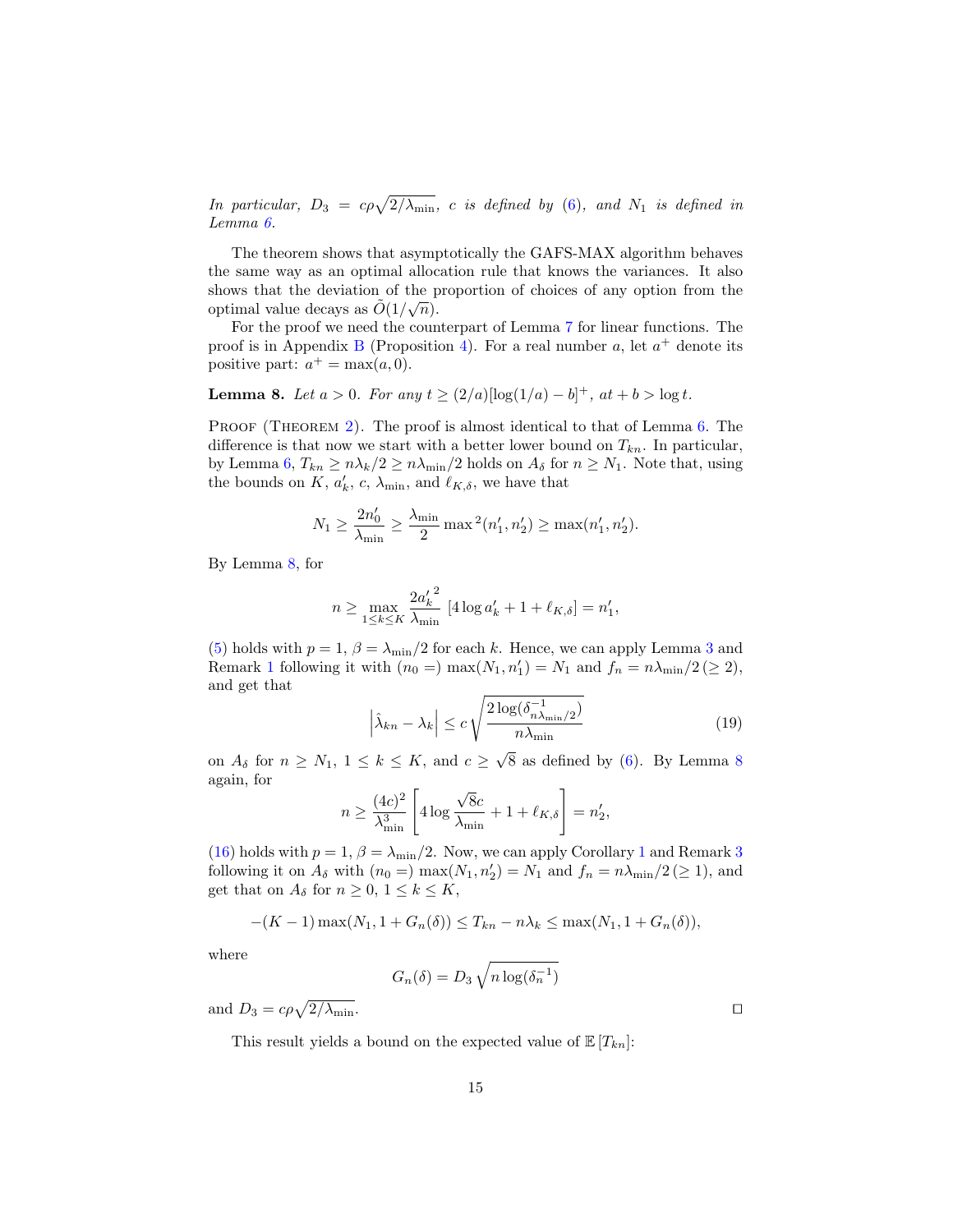**Theorem 3.** Let  $N_2 = \sup_{0 \le \delta \le 1} N_1 / \ell_{K,\delta}^2$ , where  $N_1$  is defined in Lemma [6.](#page-12-0) Then,  $N_2 < \infty$  and there exists an index  $N_3$  that depends only on  $N_2$ ,  $1/D_3$ , and  $\log K$  polynomially, such that for any k and  $n \geq N_3$ ,

<span id="page-15-1"></span>
$$
\mathbb{E}\left[T_{kn}\right] \leq n\lambda_k + D_3\sqrt{n(1+\log(4Kn(n+1)))} + 2. \tag{20}
$$

PROOF. Recalling the definition of  $N_1$  and that  $\ell_{K,\delta} \ge \log 8$ , we can easily see that  $N_2 < \infty$ . Note that  $N_2$  does not depend on  $\delta$ , and  $N_1 \le N_2 \ell_{K,\delta}^2 \le$  $N_2 \log^2(\delta_n^{-1})$  holds for any n and  $0 < \delta \leq 1$ . Fix  $0 < \delta \leq 1$ . If  $n \geq$  $N_1^2/(D_3^2 \log(\delta_n^{-1}))$  $N_1^2/(D_3^2 \log(\delta_n^{-1}))$  $N_1^2/(D_3^2 \log(\delta_n^{-1}))$ , then  $1 + G_n(\delta) \geq N_1$ , thus it follows from Theorem 2 that for such  $n$ ,

$$
\mathbb{P}\left(\frac{T_{kn} - n\lambda_k - 1}{D_3 n^{1/2}} > \sqrt{\log(\delta_n^{-1})}\right) \le \delta,
$$

where we used  $\mathbb{P}(A_{\delta}) \geq 1 - \delta$ . Let  $Z = (T_{kn} - n\lambda_k - 1)/(D_3 n^{1/2})$  and  $t =$  $\sqrt{\log(\delta_n^{-1})}$ . The above inequality is equivalent to

$$
\mathbb{P}\left(Z > t\right) \le 4Kn(n+1)e^{-t^2}.
$$

By the constraint that connects n and  $\delta$ , this inequality holds for any pair  $(n, t)$ that satisfy

$$
n \ge N_2^2 \log^3(\delta_n^{-1})/D_3^2 = N_2^2 t^6 / D_3^2,
$$

that is, for any  $(n, t)$  such that

<span id="page-15-0"></span>
$$
t \le (nD_3^2/N_2^2)^{1/6}.
$$

Also, since  $Z \leq n^{1/2}/D_3$  is always true,  $\mathbb{P}(Z > t) = 0$  holds for  $t \geq n^{1/2}/D_3$ . We need the following technical lemma, a variant of which can be found, e.g., as Exercise 12.1 in [\[7\]](#page-26-7):

**Lemma 9.** Let  $C > 1$ ,  $c > 0$ ,  $0 < a \leq b$ . Assume that the random variable Z satisfies  $\mathbb{P}(Z > t) \leq C \exp(-ct^2)$  for any  $t \leq a$  and  $\mathbb{P}(Z > t) = 0$  for any  $t > b$ . Then

$$
\mathbb{E}\left[Z\right] \le \sqrt{\left(1 + \log C\right)/c + Cb^2 e^{-ca^2}}.\tag{21}
$$

PROOF. By the monotonicity of  $\mathbb{P}(Z > t) \leq 1$ , for any  $u > 0$ ,

$$
\mathbb{E}\left[Z^2\right] = \int_0^\infty \mathbb{P}\left(Z^2 > t\right) dt = \int_0^u + \int_u^{a^2} + \int_{a^2}^{b^2} + \int_{b^2}^\infty
$$
\n
$$
\leq u + \left(\int_u^{a^2} Ce^{-ct} dt\right)^+ + \int_{a^2}^{b^2} \mathbb{P}\left(Z > a\right) dt + 0
$$
\n
$$
\leq u + \frac{C}{c} \left(e^{-cu} - e^{-ca^2}\right)^+ + (b^2 - a^2)Ce^{-ca^2}.
$$

This gives

$$
\mathbb{E}\left[Z^2\right] \le \frac{\log C + (1 - Ce^{-ca^2})^+}{c} + (b^2 - a^2)Ce^{-ca^2} \le \frac{1 + \log C}{c} + Cb^2e^{-ca^2}
$$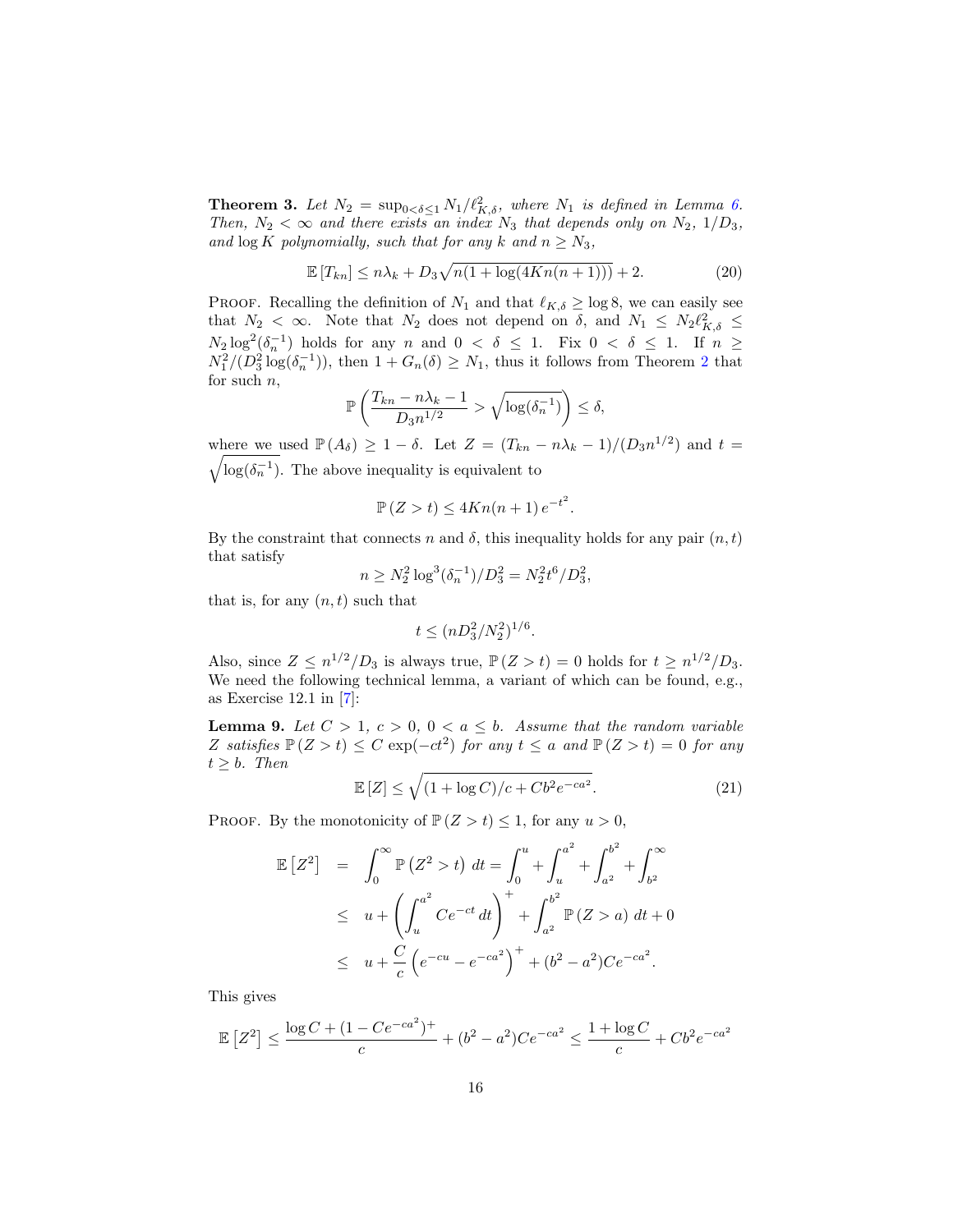with the choice  $u = (\log C)/c$ . Now,

$$
\mathbb{E}\left[Z\right] \le \sqrt{\mathbb{E}\left[Z^2\right]} \le \sqrt{\frac{1 + \log C}{c} + Cb^2 e^{-ca^2}}.\qquad \Box
$$

Applying Lemma [9](#page-15-0) with  $a = (nD_3^2/N_2^2)^{1/6}$ ,  $b = n^{1/2}/D_3$ ,  $C = 4Kn(n+1)$ , and  $c = 1$ ,

$$
\mathbb{E}\left[Z\right] \leq \sqrt{1 + \log(4Kn(n+1)) + 4Kn^2(n+1)e^{-(nD_3^2/N_2^2)^{1/3}}/D_3^2}.
$$

Thus

$$
\mathbb{E}\left[T_{kn}\right] \le 1 + n\lambda_k + \sqrt{D_3^2 n(1 + \log(4Kn(n+1))) + 4Kn^3(n+1)e^{-(nD_3^2/N_2^2)^{1/3}}}.
$$

Equation  $(20)$  then follows by straightforward algebra.

$$
\Box
$$

<span id="page-16-0"></span>4.3. Bounding the loss: proof of Theorem [1](#page-4-1)

<span id="page-16-1"></span>In order to develop a bound on the loss  $L_{kn}$  we need Wald's (second) identity:

Lemma 10 (Wald's Identity, Theorem 13.2.14 of [\[2\]](#page-25-2)). Let  $\{\mathcal{F}_t\}$  be a filtration and let  $Y_t$  be an  $\mathcal{F}_t$ -adapted sequence of i.i.d. random variables. Assume that  $\mathcal{F}_t$  and  $\sigma({Y_s : s \ge t+1})$  are independent and T is a stopping time w.r.t.  $\mathcal{F}_t$  with a finite expected value:  $\mathbb{E}[T] < +\infty$ . Consider the partial sums  $S_n = Y_1 + \ldots + Y_n$ ,  $n \geq 1$ . If  $\mathbb{E}[Y_1^2] < +\infty$  then

$$
\mathbb{E}\left[ (S_T - T\mathbb{E}[Y_1])^2 \right] = \text{Var}\left[ Y_1 \right] \mathbb{E}[T]. \tag{22}
$$

Now, we can prove Theorem [1.](#page-4-1)

PROOF (THEOREM [1\)](#page-4-1). Let  $S_{kn} = \sum_{t=1}^{n} X_{kt}$ ,

$$
\hat{L}_{kn} = \frac{S_{k,T_{kn}} - T_{kn} \mu_k}{T_{kn}},
$$

 $G'_{n}(\delta) = (K - 1) \max(N_1, 1 + G_n(\delta))$  and

$$
G_n'' = D_3 \sqrt{n(1 + \log(4Kn(n+1)))} + 2.
$$

Note that by Theorem [2,](#page-13-0)

<span id="page-16-2"></span>
$$
\mathbb{P}\left(T_{kn} < n\lambda_k - G'_n(\delta)\right) \le \delta \tag{23}
$$

holds for any  $n \geq 0$  and  $0 < \delta \leq 1$ . Then, for any  $0 < \delta \leq 1$ ,

$$
L_{kn} = \mathbb{E}\left[\hat{L}_{kn}^2\right] = \mathbb{E}\left[\hat{L}_{kn}^2\mathbb{I}_{\{T_{kn}\geq n\lambda_k - G'_n(\delta)\}}\right] + \mathbb{E}\left[\hat{L}_{kn}^2\mathbb{I}_{\{T_{kn} < n\lambda_k - G'_n(\delta)\}}\right]
$$
\n
$$
\leq \frac{\mathbb{E}\left[(S_{k,T_{kn}} - T_{kn}\mu_k)^2\right]}{(n\lambda_k - G'_n(\delta))^2} + R_k^2 \mathbb{P}\left(T_{kn} < n\lambda_k - G'_n(\delta)\right).
$$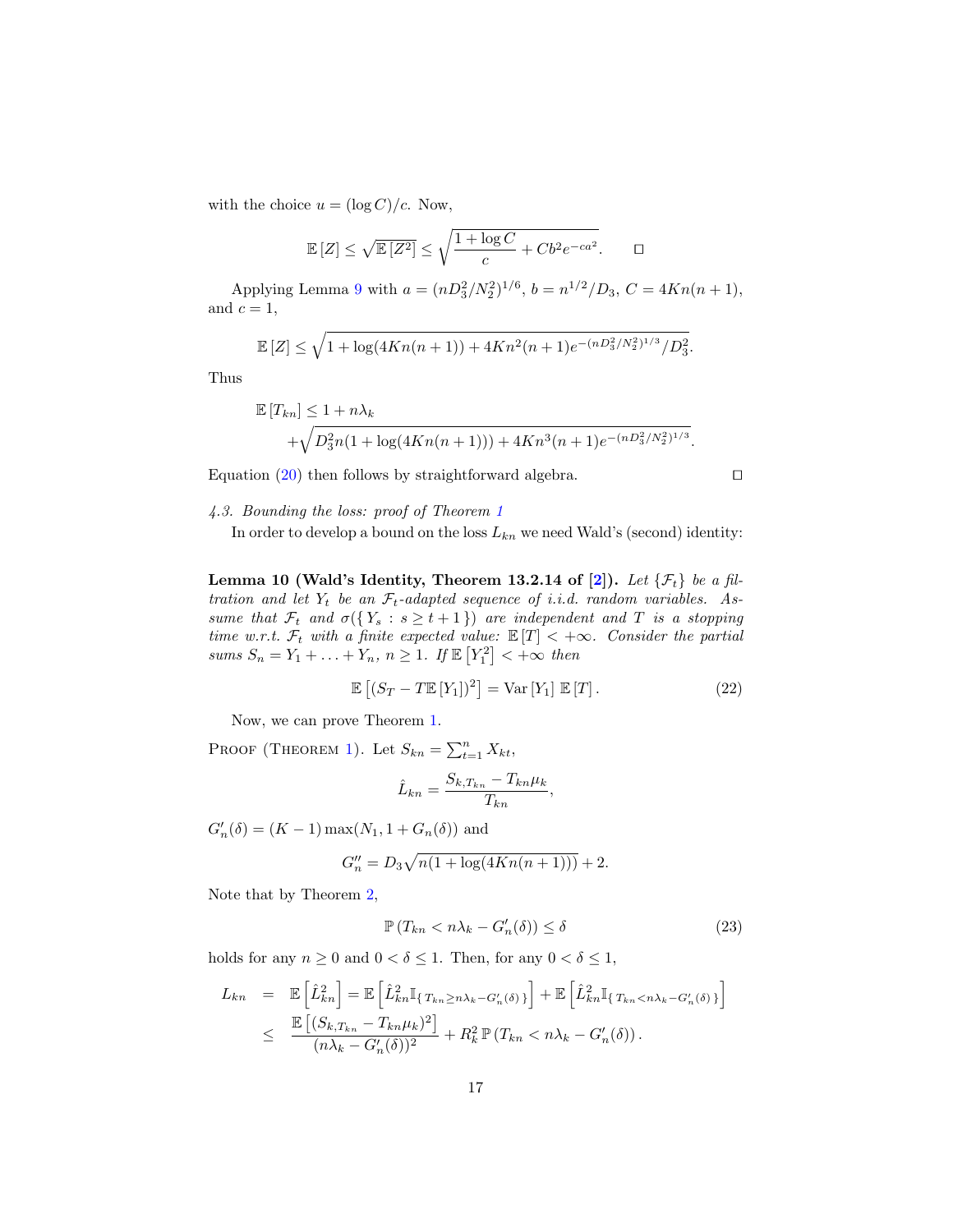Using Lemma [10](#page-16-1) and then [\(20\)](#page-15-1) of Theorem [3](#page-14-1) for the first term, for  $n \geq N_3$ ,

$$
\mathbb{E}\left[ (S_{k,T_{kn}} - T_{kn}\mu_k)^2 \right] = \sigma_k^2 \mathbb{E}\left[ T_{kn} \right] \leq \sigma_k^2 (n\lambda_k + G_n''),
$$

and thus

$$
\frac{\mathbb{E}\left[ (S_{k,T_{kn}} - T_{kn}\mu_k)^2 \right]}{(n\lambda_k - G'_n(\delta))^2} \leq \frac{\sigma_k^2 (n\lambda_k + G''_n)}{(n\lambda_k - G'_n(\delta))^2}
$$
  
= 
$$
\frac{\sigma_k^2}{n\lambda_k} \frac{1}{(1 - G'_n(\delta)/(n\lambda_k))^2} + \frac{\sigma_k^2 G''_n}{(n\lambda_k - G'_n(\delta))^2},
$$

while, by [\(23\)](#page-16-2), the second term is bounded above by  $R_k^2 \delta$ .

Now choose  $\delta = n^{-3/2}$ . Then, recalling the definition of  $G'_n(\delta)$ ,  $G_n(\delta)$ ,  $\delta_n$ , Now choose  $\delta = n \to 1$ . Then, recalling the definition of  $G_n(\delta)$ ,  $G_n(\delta)$ ,  $\delta_n$ ,  $\ell_{K,\delta}$ , and that  $N_1 \leq N_2 \ell_{K,\delta}^2$ , we have  $G'_n(n^{-3/2}) = O(\sqrt{n \log n})$ , thus for n sufficiently large,  $G'_n(n^{-3/2})/(n\lambda_k) \leq 1/2$ . Therefore, for such large *n*, using  $1/(1-x) \leq 1+2x$  for  $0 \leq x \leq 1/2$ , we get,

$$
L_{kn} \leq \frac{\sigma_k^2}{n\lambda_k} \left( 1 + 2 \frac{G_n'(n^{-3/2})}{n\lambda_k} \right)^2 + \frac{\sigma_k^2 G_n''}{(n\lambda_k - G_n'(n^{-3/2}))^2} + R_k^2 n^{-3/2},
$$

which gives

$$
L_{kn} \le \frac{\sigma_k^2}{n\lambda_k} + \tilde{O}(n^{-3/2}) = \frac{\Sigma^2}{n} + \tilde{O}(n^{-3/2}) = L_n^* + \tilde{O}(n^{-3/2}).
$$

Taking the maximum with respect to  $k$  yields the desired result.  $\Box$ 

Let us now comment on the case when for some options  $\lambda_k = 0$ . Such options are chosen in the optimal allocation exactly once. Algorithm GAFS-MAX will select such options  $\sqrt{n}$ -times in *n*-steps since the estimated variance will be zero. Select such options  $\sqrt{n}$ -times in *n*-steps since the estimated variance win be zero.<br>Hence, we will have  $T_{kn} \leq T_{kn}^* + O(\sqrt{n})$ . Clearly, the loss for such an option Thence, we will have  $I_{kn} \leq I_{kn} + O(\sqrt{n})$ . Clearly, the loss for such an option will be zero. Further, since options with  $\sigma_k^2 = 0$  are pulled only  $O(\sqrt{n})$ -times, they can not significantly influence the number of times the other options are chosen. Hence, the results go through if we replace  $\min_k \lambda_k$  with  $\min_{k:\lambda_k\neq 0} \lambda_k$ .

## 5. Illustration

The purpose of this section is to illustrate the theory by means of some computer experiments. One particular goal of the experiments was to verify the excess loss rate obtained in the previous section. Another goal was to compare the adaptive strategy with a non-adaptive strategy.

#### <span id="page-17-0"></span>5.1. Experimental Setup

Here we illustrate the behavior of the algorithm in a simple problem with  $K = 2$ , when the random responses are modeled as Bernoulli random variables for each of the options. In order to estimate the expected squared loss between the true mean and the estimated mean we repeat the experiment 100,000 times,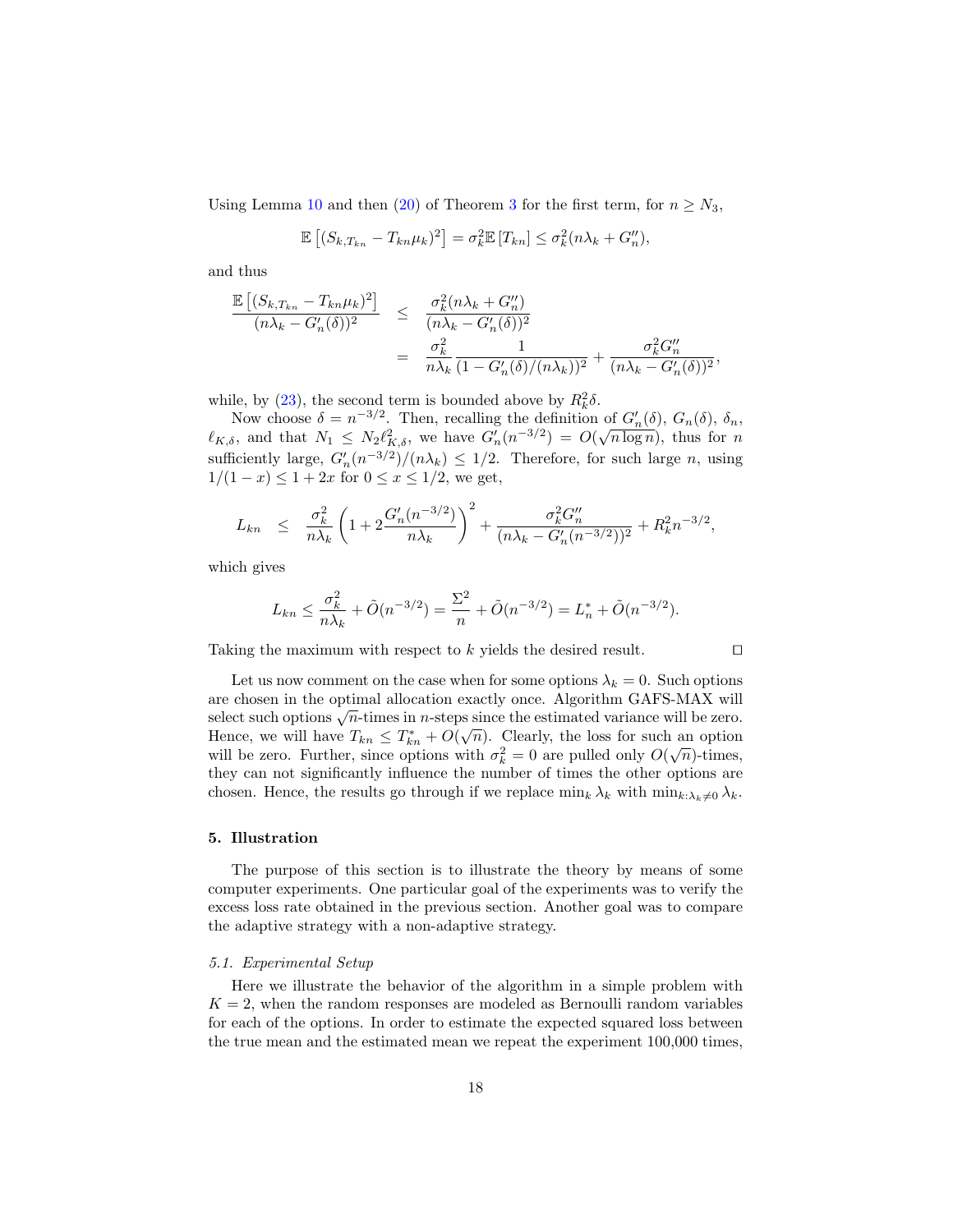then take the average. The error bars shown on the graphs show the standard deviations of these averages. The algorithms compared are GAFS-MAX (the algorithm studied here), GFSP-MAX (the algorithm described in the introduction that works in phases), and "UNIF", the uniform allocation rule.

The exploration parameter  $\alpha$  of GAFS-MAX was set to 1. We have run experiments to test the sensitivity of GAFS-MAX to the choice of the value of  $\alpha$ . The experiments showed that GAFS-MAX is largely insensitive to this choice unless a too small value is selected for  $\alpha$  in which case if the algorithm underestimates the variance of some of the options then it will take a large amount of time for it to recover. In the limit, when  $\alpha = 0$  (no forcing), as discussed before, the allocation ratios of the algorithm may fail to converge to the optimal ratios. For example, if initially the variance estimate for one of the options is zero (which happens with positive probability when the responses have Bernoulli distributions), that option will never be selected any more, in which case the loss  $L_n$  will fail to converge to zero, i.e., such an algorithm will suffer  $\Omega(1)$  excess loss. Hence, for simplicity we sticked to  $\alpha = 1$  which was proved to be an acceptable value for the problems tested (for details, see [\[10\]](#page-26-8)).

The algorithm UNIF works in a round-robin fashion (i.e., tests the options systematically). In the case of GFSP-MAX, after the initialization phase where each option is observed twice, the phase length of the  $k^{\text{th}}$  phase is set to  $K + k$ . This ensures that at the end of the  $k^{\text{th}}$  phase, every options is explored at least k times, while the total number of observations is  $2K + Kk + (1+2+\ldots+k) \approx k^2/2$ . times, while the total number of observations is  $2K + K \kappa + (1 + 2 + ... + \kappa) \approx \kappa^2/2$ .<br>Thus, by time t each option is explored at least approximately  $\sqrt{2t}$  times, which makes the comparison with GAFS-MAX running with  $\alpha = 1$  fair, given our experience that normally the difference between the performance of GAFS-MAX running with  $\alpha = \sqrt{2}$  and  $\alpha = 1$  is small.

#### 5.2. Results

In order for an adaptive algorithm to have any advantage the two options have to have different variances. For this purpose we chose  $p_1 = 0.8$ ,  $p_2 = 0.9$ so that  $\lambda_1 = 0.64$  and  $\lambda_2 = 0.36$ .

Figure [1](#page-19-0) shows the rescaled excess loss,  $n^{3/2}(L_n - L_n^*)$ , for the three algorithms. We see that the rescaled excess losses of the adaptive algorithms stay bounded, while the rescaled loss of the uniform sampling strategy grows as  $\sqrt{n}$ . It is remarkable that the limit of the rescaled loss seems to be a small number, showing the efficiency of the algorithm.<sup>[3](#page-18-0)</sup> Incidentally, in this case the incremental method (GAFS-MAX) performs better than the algorithm that works in phases (GFSP-MAX), although their performance is quite similar and this does not need to hold generally.

Note that this example shows that the uniform allocation initially performs better than the adaptive rules. This is because the adaptive algorithms need to

<span id="page-18-0"></span> $^3\mathrm{As}$  far as we could measure it, the graph flattens out when considering larger sample sizes (see also Figure [3\)](#page-20-1). However, it might still be the case that the rescaled loss goes to zero at a rate of (e.g.)  $1/\log n$ .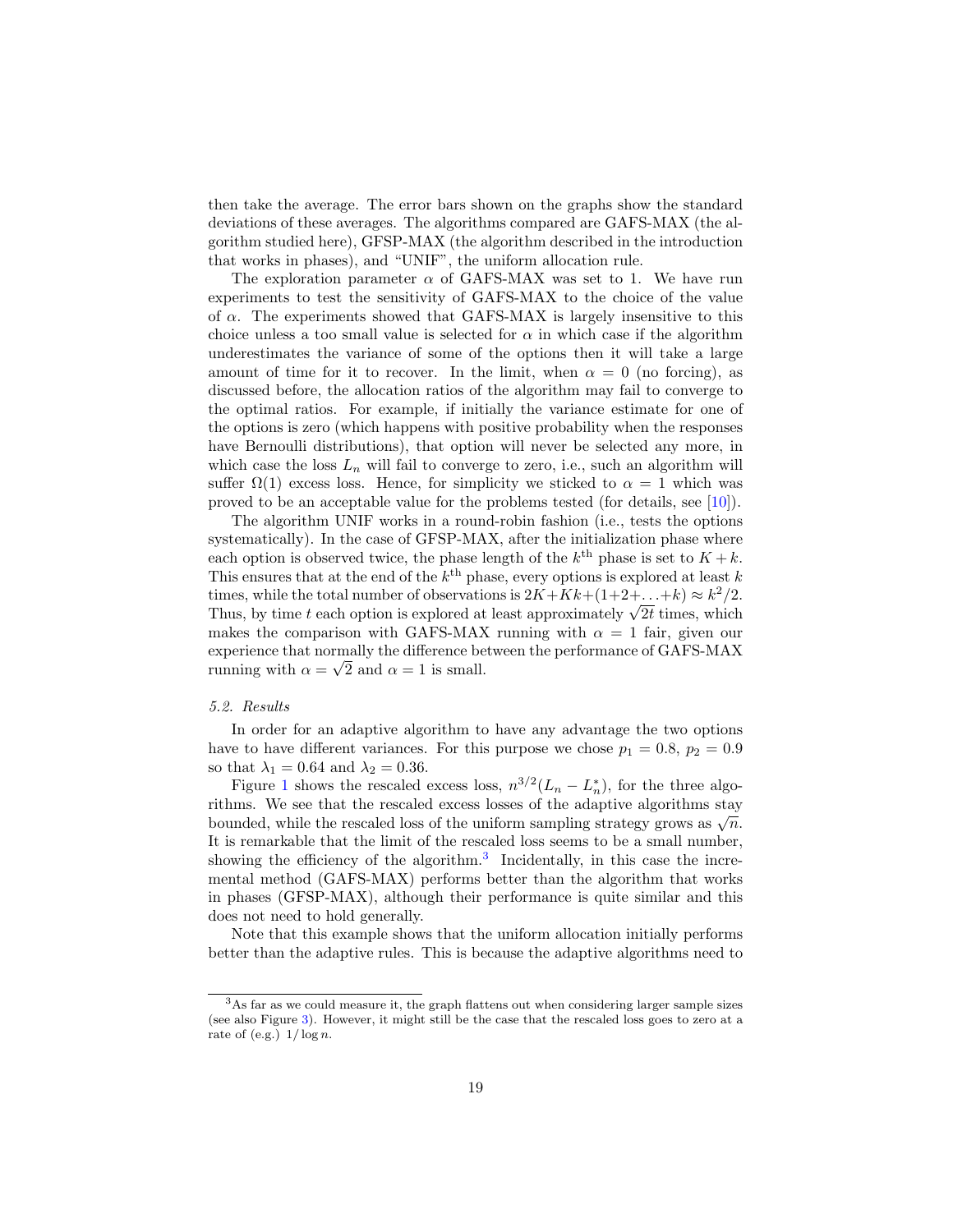

<span id="page-19-0"></span>Figure 1: The rescaled excess loss,  $n^{3/2}(L_n - L_n^*)$ , against the number of observations. The losses were measured when the sample size is an integer multiple of 1000.

get a good estimate of the statistics before they can start exploiting. The crossover point happens at ca. 1,700 for GAFS-MAX, while it happens just after 2,000 observations for GFSP-MAX. By selecting a larger exploration parameter  $\alpha$  the cross-over point could be moved to the left.

From the point of view of an adaptive algorithm the most difficult case is when all variances are small (cf. Lemma [3\)](#page-7-0), but  $(\lambda_k)$  is significantly different from the uniform distribution. This is explored further in Figure [2,](#page-20-2) which plots the cross-over point for a series of single-parameter problems. The parameter, κ, determines the means:  $p_1(\kappa) = \kappa$ ,  $p_2(\kappa) = \kappa/2$ . This makes the allocation proportions non-uniform, but roughly constant (for small  $\kappa$  these proportions are  $4/5$  and  $1/5$ , respectively for the first and the second option). This way we can measure the influence of the variance on the difficulty of competing with the uniform allocation. The figure also shows the curve  $a/\kappa^2$  for an appropriate positive constant a. Based on the graph, we may conclude that the difficulty of catching up with the uniform allocation rule increases roughly proportionally to  $\sigma_{\max}^{-2} = \max(\sigma_1, \ldots, \sigma_K)^{-2}$ . This is very well expected: Indeed, as both variances become small, it becomes increasingly harder to figure out their relative sizes. Note, however, that as the variances become smaller the overall precision improves for the same sample size (independently of what algorithm is used).

Figure [3](#page-20-1) shows the rescaled allocation ratio deviations,  $\sqrt{n}|T_{kn}/n - \lambda_k|$ , for  $k = 1$ . If we disregard logarithmic terms, our theory predicts that these rescaled deviations should stay bounded for the adaptive algorithms. The figure indeed supports this. The behavior of the curve for the uniform sampling method is markedly different: due to the mismatch of the allocation ratios, this curve grows markedly different. due to the inistiation of the algorithm that uses phases is much larger as  $\sqrt{n}$ . Note that the variance of the algorithm that uses phases is much larger than the variance of the incremental algorithm. This is because the incremental algorithm is faster to update its statistics.

In conclusions, the experiments show that our method indeed performs better than a non-adaptive solution. In fact, depending on the problem parameters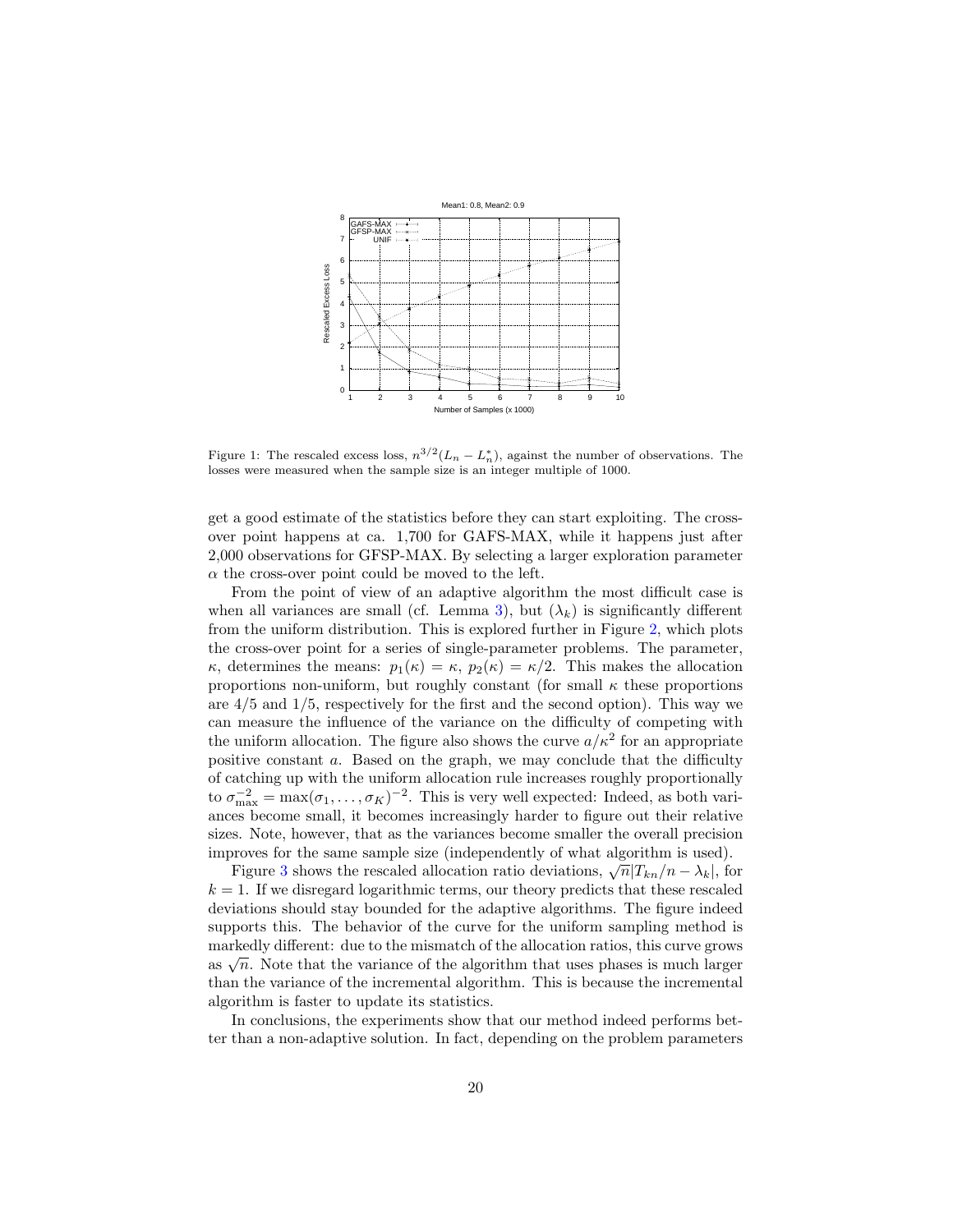

<span id="page-20-2"></span>Figure 2: The number of observations required to perform better than uniform sampling for a range of problems parameterized with a single parameter  $0 < \kappa < 1$ . The solid line shows the data measured for GAFS-MAX, while the dashed curve shows  $a/\kappa^2$  for an appropriate value of a. Note the log-log scale. For more information see the text.

the performance difference between the adaptive and non-adaptive algorithms can be large. Further, our experiments verified that the allocation strategy found by our algorithm converges to the optimal allocation strategy at the rate predicted by the theory (apart from logarithmic factors).



<span id="page-20-1"></span>Figure 3: The rescaled allocation deviations,  $\sqrt{n}|T_{kn}/n - \lambda_k|$ , for  $k = 1$  against the number of observations.

# <span id="page-20-0"></span>6. Related Work

As mentioned earlier, this work is closely related to active learning in a regression setting  $(e.g., [4])$  $(e.g., [4])$  $(e.g., [4])$  and to optimal experimental design  $(OED)$  [\[9\]](#page-26-1). The connection is that the model studied here can be viewed as a linear regression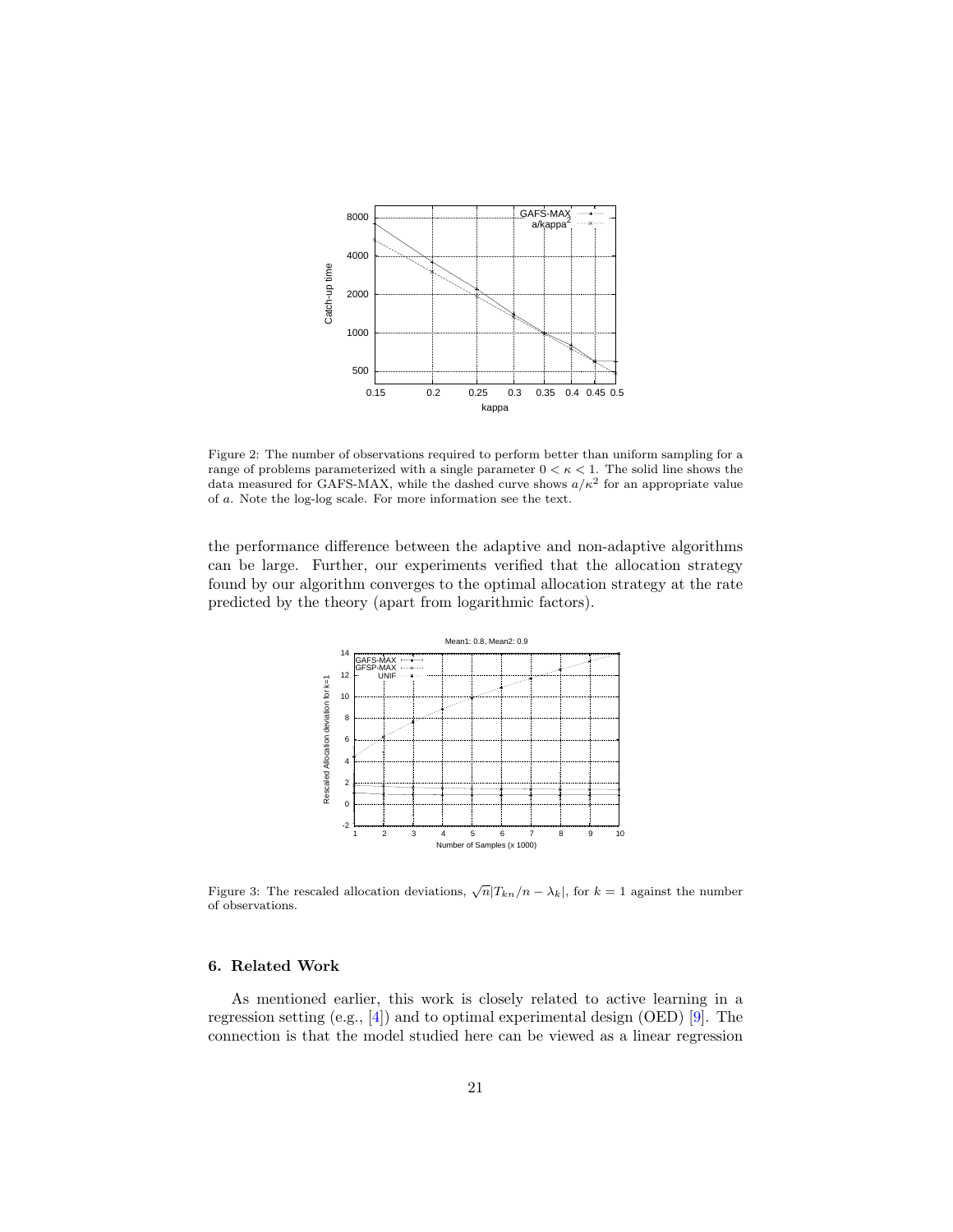problem over the finite domain  $\mathcal{X} = \{e_1, \ldots, e_K\}$ , where  $e_i$  is the *i*<sup>th</sup> unit vector of the K-dimensional Euclidean space:  $e_i \in \mathbb{R}^K$ ,  $e_i = (0, \ldots, 1, \ldots, 0)$ , i.e., all components of  $e_i$  are zero except its  $i^{\text{th}}$  component whose value is one. Indeed, with this definition of  $\mathcal{X}$ , the response to the choice of option k can be written as the linear regression model  $Y = \theta^T e_k + W(e_k)$ , where  $\theta$  is the unknown parameter and  $W(e_k)$  is a zero mean random variable.

Interestingly, in the rather extensive active learning and OED literature, to the best of our knowledge, no one looked into the problem of learning in a situation where the noise in the dependent variable varies in space, i.e., when the noise is heteroscedastic. Although the rate of convergence of an adaptive method that pays attention to heteroscedasticity will not be better than that of the one that does not, an adaptive algorithm's finite-time performance may be significantly better than that of underlying a non-adaptive algorithm. This has been demonstrated convincingly in a forthcoming related paper where Etore and Jourdain studied the utility of adapting the sampling proportions in stratified sampling  $[8]^4$  $[8]^4$  $[8]^4$  Interestingly, this application is very closely related to the problem studied here. The only difference is that the loss is measured by taking the weighted sum of the losses of the individual prediction errors with some fix set of weights that sum to one. With obvious changes, the algorithm presented here can be modified to work in this setting and the analysis carries through with almost no changes (for details, see  $[10]$ ). The algorithm studied in  $[8]$  is the phase-based algorithm. The results are weak consistency results, i.e., no bounds are given on the excess loss. In fact, the only condition the authors pose on the proportion of forced selections is that this proportion should go to zero such that the total number of forced selections for any option goes to infinity.

#### 7. Conclusions and Future Work

When finite-sample performance is important, one may exploit heteroscedasticity to allocate more observations to parts of the input space where the variance is larger. In this paper we designed an algorithm for such a situation and showed that the excess loss of this algorithm compared with that of an optimal rule, that knows the variances, decays as  $\tilde{O}(n^{-3/2})$ . It remains an open question if this is the optimal rate for the class of problems studied here. Although currently we do not have a proof, the following heuristic argument provides some support for this conjecture: Take any algorithm  $A$  and let  $\lambda'_{kn}$  be the allocation ratios achieved when running A. The loss of A is roughly  $L_n(\mathcal{A}) \approx \max_k(\sigma_k^2/\lambda_{kn}^{\prime})/n$ , while the optimal loss is  $L_n^* = \max_k(\sigma_k^2/\lambda_k)/n$ . Let  $\varepsilon_{kn} = \lambda'_{kn} - \lambda_k$ . Assuming that the maximum above is taken at the same  $k = k^*$  in both losses (which is reasonable if  $\varepsilon_{kn} \to 0$  as  $n \to \infty$ ),  $\mathcal{E}_n(\mathcal{A}) = L_n(\mathcal{A}) - L_n^* \approx \sigma_{k^*}^2 |\varepsilon_{k^*n}| / (\lambda_{k^*} (\lambda_{k^*} + \varepsilon_{k^*n}) n)$ .

<span id="page-21-0"></span><sup>&</sup>lt;sup>4</sup> In fact, we have learned about this paper just at the time when we submitted the first version of this paper. An earlier paper studying the same problem and achieving somewhat weaker results is due to Peierls and Yahav [\[14\]](#page-26-10).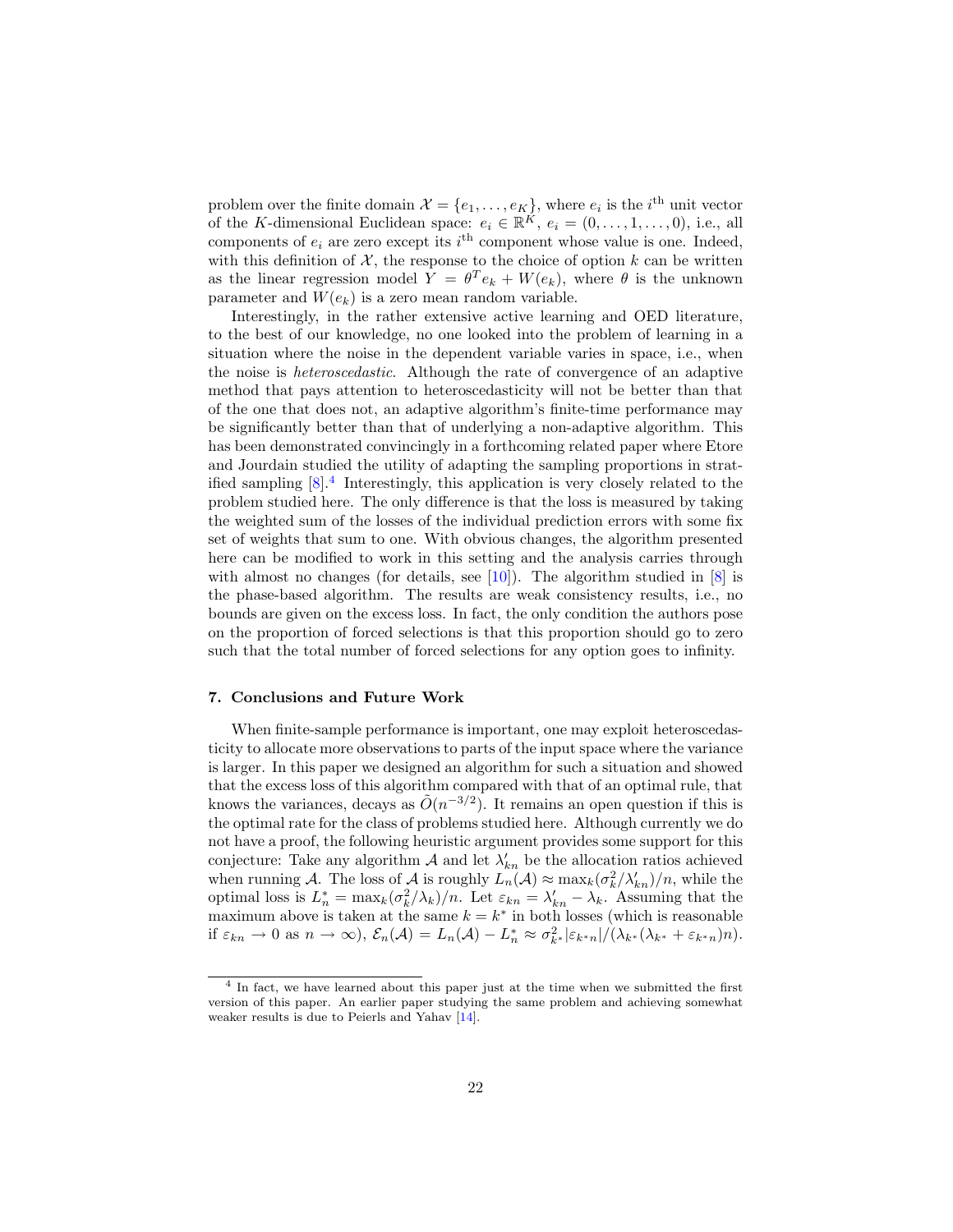Since one expects that independently of the algorithm chosen  $\varepsilon_{k^*n} = \Omega(1/\sqrt{n})$ (i.e., all  $\lambda'_{kn}$  converge at the parametric rate), we get  $\mathcal{E}_n(\mathcal{A}) = \Omega(n^{-3/2})$ .

Our analysis can probably be improved, e.g. in terms of the dependence of our constants in our bounds on  $\lambda_{\min}^{-1}$ . However, we think that the proof technique developed here might be useful to analyze similar algorithms in related contexts, such as active learning with heteroscedastic noise in related parametric and nonparametric models. We are currently investigating such models.

An interesting question is whether the algorithm and the results can be extended to other losses. An important class of losses can be expressed in terms of the expectation of a convex function. In this case, the natural algorithm is to minimize the empirical estimate of the loss based on the sample average (in fact, our algorithm is a special case of this general scheme). We believe that if the convex function is strictly convex in a small neighborhood of zero then a second order approximation to it can be used to prove results entirely similar to the ones obtained here. The analysis of the case when strict convexity does not hold looks more challenging and will probably require ideas that go beyond those presented in this paper.

# Acknowledgements

This research was funded in part by the National Science and Engineering Research Council (NSERC) of Canada, iCore, the Alberta Ingenuity Fund, the Mobile Innovation Center of Hungary, the Hungarian Scientific Research Fund and the Hungarian National Office for Research and Technology (OTKA-NKTH CNK 77782), the PASCAL2 Network of Excellence (EC grant no. 216886), and by the Hungarian Academy of Sciences (Bolyai Fellowship for András Antos).

## <span id="page-22-0"></span>A. Forced selection lemma

<span id="page-22-1"></span>Lemma 11. For  $1 \leq k \leq K$ ,  $n \geq K(K+1)$ 

<span id="page-22-2"></span>
$$
T_{kn} \ge \sqrt{n} \tag{24}
$$

holds.

PROOF. For a positive integer *l*, let  $C_l = \{ (l-1)^2 + 1, (l-1)^2 + 2, ..., l^2 \}$ , a partition of  $\{1, 2, \ldots\}$ . Observe that if  $(24)$  holds for some  $n = n' \in C_l$ , then it holds also for any  $n = n'' \in C_l$ ,  $n'' > n'$ , since  $T_{k,n''} \ge T_{k,n'} \ge \sqrt{n'} > l-1$  which implies  $T_{k,n''} \geq l \geq \sqrt{n''}$ . Thus, it is enough to prove [\(24\)](#page-22-2) for  $n = K(K+1)$ and then for  $n = l^2 + 1$ ,  $l = K + 1$ ,  $K + 2$ , ...

By a careful analysis of the algorithm, we see that only forced selection steps happen till  $n = K(K + 2)$  in a uniform manner, during which each option is selected  $K + 2$  times. This implies that  $T_{k,K(K+1)} = K + 1 > \sqrt{K(K+1)}$ and that  $T_{k,(K+1)^2+1} \geq T_{k,K(K+2)} = K + 2 > \sqrt{(K+1)^2+1}$ , i.e., [\(24\)](#page-22-2) holds for  $n = K(K + 1)$  and  $(K + 1)^2 + 1$ , for all k. Now we use induction for l. Assume that [\(24\)](#page-22-2) holds for all k, for some  $n = (l-1)^2 + 1$   $(l \geq K + 2)$ , i.e.,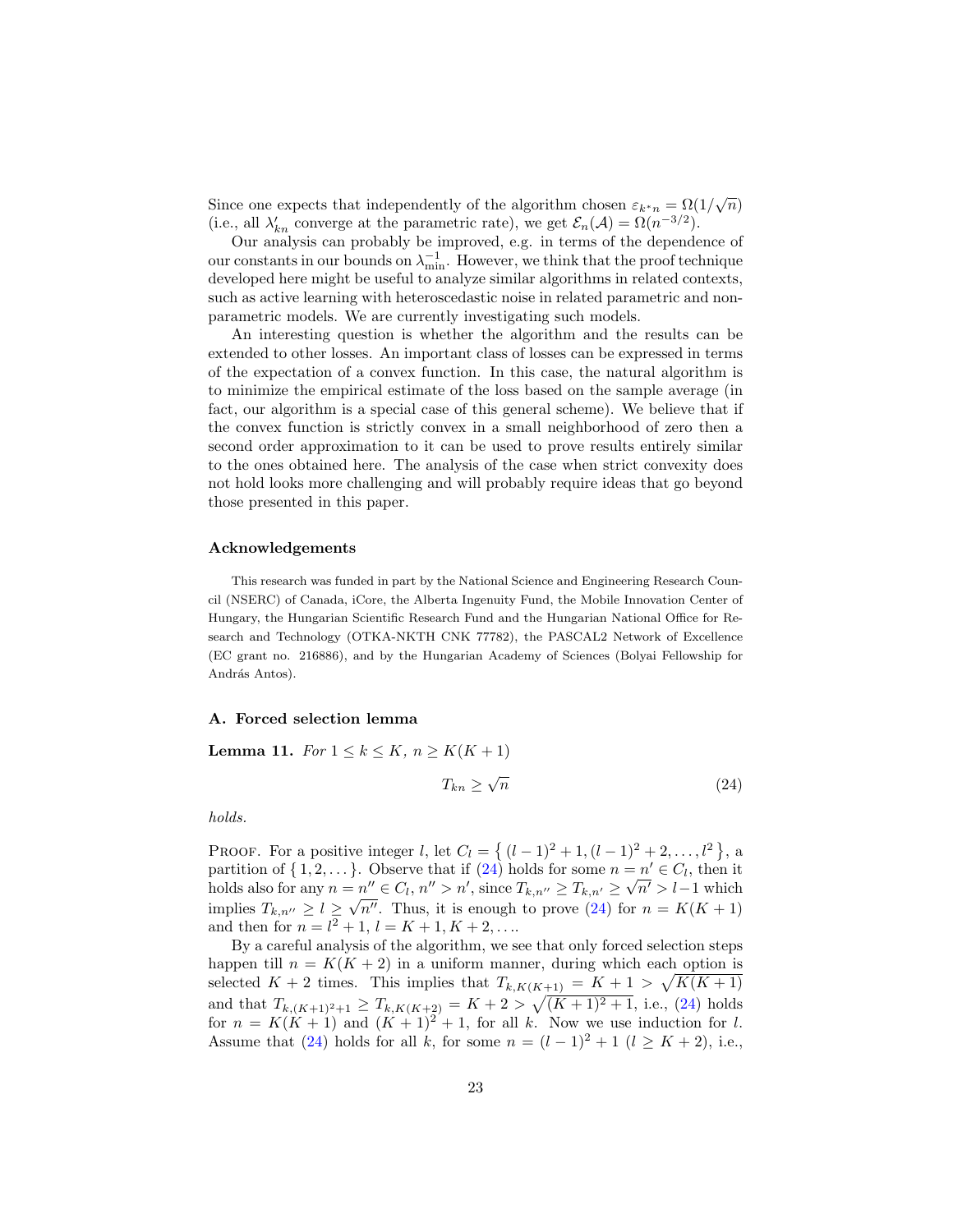$T_{k,(l-1)^2+1} \geq \sqrt{(l-1)^2+1} > l-1$  implying  $T_{k,(l-1)^2+1} \geq l$ . Now at times  $(l-1)^2 + 2, \ldots, l^2 + 1$  (which total up to  $|C_l| = 2l - 1(\geq 2K - 3)$  steps), one of those arms for which  $T_{k,(l-1)^2+1} = l$  holds is forced to be selected exactly once. Hence each such arm is selected at least once in this phase, assuring  $T_{k,l^2+1} \geq l+1 > \sqrt{l^2+1}$  for all k, i.e., [\(24\)](#page-22-2) holds for  $n = l^2+1$ .

# <span id="page-23-0"></span>B. Some elementary comparison lemmata

The purpose of this section is to provide upper bounds on the solutions of equations of the form

<span id="page-23-1"></span>
$$
\log(t) = at^p + b,\tag{25}
$$

where  $a, p, t > 0$ .

Let

$$
\ell(t) = \log t,
$$
  
\n
$$
q(t) = at^p + b, \text{ and}
$$
  
\n
$$
t_0 = (pa)^{-1/p}.
$$

Here  $t_0$  is the point where  $\ell$  and  $q$  have the same growth rate, i.e., where  $\ell'(t_0) = q'(t_0)$ . Note that  $q'(t)/l'(t) = apt^p$  is strictly monotone increasing in t, hence for  $t > t_0$ ,  $q'(t) > \ell'(t)$ . Hence, if  $q(t_0) > \ell(t_0)$  then [\(25\)](#page-23-1) has no solutions on  $[t_0, \infty)$ . Now observe that it also holds that  $q'(t) < \ell'(t)$  when  $t < t_0$ . Hence, if  $q(t_0) > \ell(t_0)$  then [\(25\)](#page-23-1) has no solutions on  $(0, t_0]$  since  $\ell$  decreases faster than q as we move from  $t_0$  towards zero. Now, consider the case when  $q(t_0) \leq \ell(t_0)$ . Since for  $t > t_0$ ,  $q'(t) > \ell'(t)$  and  $q(t)/\ell(t) \stackrel{t \to \infty}{\to} \infty$ , [\(25\)](#page-23-1) will have exactly one solution in  $[t_0, \infty)$ .

These findings are summarized in the next proposition:

**Proposition 1.** Consider  $t_0 = (pa)^{-1/p}$ ,  $q(t) = at^p + b$ , and  $\ell(t) = \log t$ , where  $a, p, t > 0$ . Then  $q(t_0) \leq \ell(t_0)$  is a sufficient and necessary condition for the existence of a solution to  $q(t) = \ell(t)$ . Further, when  $q(t_0) \leq \ell(t_0)$  then there is exactly one solution on  $[t_0, \infty)$ .

<span id="page-23-3"></span>**Remark 4.** Note that  $q(t_0) \leq \ell(t_0)$  is equivalent to  $1 + bp \leq -\log(pa)$ , which is thus a sufficient and necessary condition for the existence of a solution to  $q(t) = \ell(t).$ 

In the sequel we will derive upper bounds on the solutions of  $(25)$  by picking some  $t^*$  such that  $q(t^*) \geq \ell(t^*)$  and  $q'(t^*) \geq \ell'(t^*)$ . In doing so we will first consider the homogeneous version of [\(25\)](#page-23-1),

<span id="page-23-4"></span><span id="page-23-2"></span>
$$
\log u = a' u^p. \tag{26}
$$

The following proposition gives the link between the solutions of the homogeneous and inhomogeneous equations.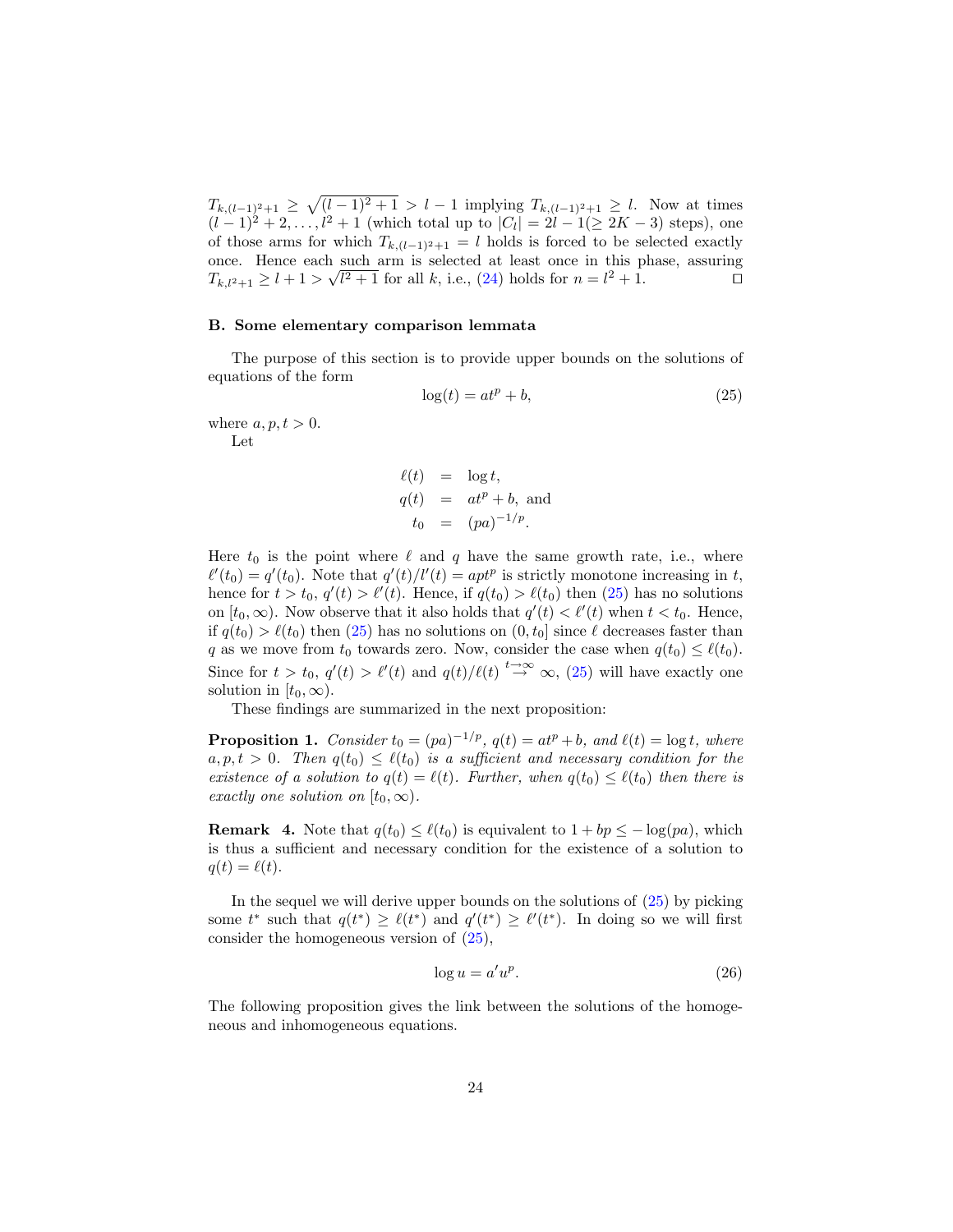**Proposition 2.** Any solution of [\(25\)](#page-23-1) can be obtained by solving [\(26\)](#page-23-2) with  $a' =$  $ae^{pb}$  and then using  $t = e^{b}u$  and vice versa. Further, if  $u^*$  is an upper bound on the solutions of [\(26\)](#page-23-2) then  $t^* = e^b u^*$  is an upper bound on the solutions of [\(25\)](#page-23-1).

<span id="page-24-4"></span>Now, let us consider the linear case, i.e., when  $p = 1$ .

**Proposition 3.** Let  $q(t) = at$ ,  $\ell(t) = \log t$ , where  $a > 0$ . Let  $t^* = (2/a) \log(1/a)$ . Then for any positive t such that  $t \geq t^*$ ,  $q(t) > \ell(t)$  holds.

PROOF. We may assume that  $log(1/a) \geq 1$ , otherwise by Remark [4,](#page-23-3)  $q(t) = \ell(t)$ does not have a solution and the statement follows trivially. It suffices to show that  $\ell(t^*) < q(t^*)$  and  $\ell'(t) < q'(t)$  holds for  $t \geq t^*$ . The second inequality follows from  $\log(1/a) \geq 1$  and the monotonicity of  $q'(t)/l'(t)$ , while the first follows from the inequality  $\log(z^2) < z \ (z > 0)$ .

<span id="page-24-3"></span>**Proposition 4.** Let  $q(t) = at + b$ ,  $\ell(t) = \log t$ , where  $a > 0$ . Let  $t^* =$  $(2/a)[\log(1/a) - b]$ . Then for any positive t such that  $t \geq t^*$ ,  $q(t) > \ell(t)$  holds.

PROOF. The statement follows immediately from Propositions [2](#page-23-4) and [3.](#page-24-4)  $\Box$ 

<span id="page-24-5"></span>Now, let us turn to the case when  $p = 1/2$ .

**Proposition 5.** Let  $q(t) = at^{1/2}$ ,  $\ell(t) = \log t$ , where  $a > 0$ . Let  $t^* =$  $(2/a)^2 \log^2((2/a)^2)$ . Then for any positive t such that  $t \ge t^*$ ,  $q(t) > \ell(t)$  holds.

PROOF. We may assume that  $log(2/a) \geq 1$ , otherwise by Remark [4,](#page-23-3)  $q(t) = \ell(t)$ does not have a solution and the statement follows trivially. It suffices to show that  $\ell(t^*) < q(t^*)$  and  $\ell'(t) < q'(t)$  holds for  $t \geq t^*$ . The second inequality follows from  $\log(2/a) \geq 1$  and the monotonicity of  $q'(t)/l'(t)$ , while the first follows from the inequality  $\log(z^2) < z \ (z > 0)$ .

<span id="page-24-0"></span>**Proposition 6.** Let  $q(t) = at^{1/2} + b$ ,  $\ell(t) = \log t$ , where  $a > 0$ . Let  $t^* =$  $(2/a)^2 \left[ \log((2/a)^2) - b \right]^2$ . Then for any positive t such that  $t \geq t^*$ ,  $q(t) > \ell(t)$ holds.

PROOF. The statement follows immediately from Propositions [2](#page-23-4) and [5.](#page-24-5)  $\Box$ 

### <span id="page-24-2"></span>C. Technical calculation for Lemma [6](#page-12-0)

<span id="page-24-1"></span>**Proposition 7.**  $n \geq N_1$  implies  $n \geq 2(K-1)(1 + H_n(\delta))/\lambda_{\min}$ .

PROOF. Recalling that  $H_n(\delta) = D_1 n^{3/4} \sqrt{\log(\delta_n^{-1})}$ ,  $D_1 = c\rho$ ,  $\rho = (1 + 2/\lambda_{\min})$ , we would like to have

$$
n \ge 2(K-1)\left(1 + D_1 n^{3/4} \sqrt{\log(\delta_n^{-1})}\right) / \lambda_{\min},
$$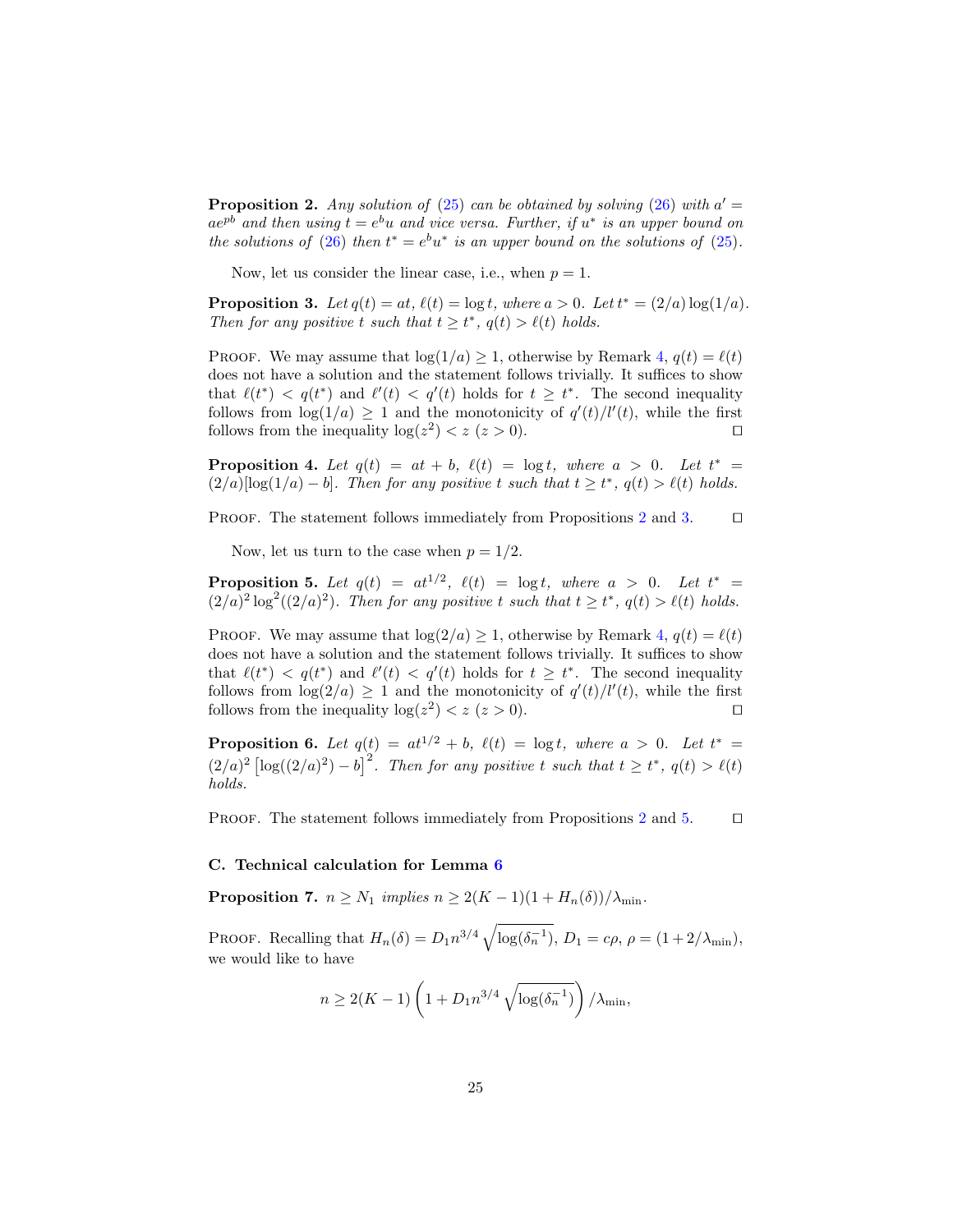or equivalently, if both  $n \geq 2(K-1)/\lambda_{\min}$  and

<span id="page-25-3"></span>
$$
\left(\frac{\lambda_{\min} n^{1/4}}{2D_1(K-1)} - \frac{1}{D_1 n^{3/4}}\right)^2 \ge \log(\delta_n^{-1}).\tag{27}
$$

The first inequality follows immediately from  $n \geq N_1$ . Introducing  $D'_2 =$  $4D_1(K-1)/\lambda_{\min} = 4c\rho(K-1)/\lambda_{\min}$ , we have

$$
D'_{2} = 4c(2K - 2 + K\lambda_{\min} - \lambda_{\min})/\lambda_{\min}^{2} \le 4c(2K - 1)/\lambda_{\min}^{2} = D_{2}.
$$

Using  $(2)$ ,  $(27)$  follows from

$$
\frac{4\sqrt{n}}{D'^2_2} + \frac{1}{D^2_1 n^{3/2}} - \frac{4}{D_1 D'_2 \sqrt{n}} = \left(\frac{2n^{1/4}}{D'_2} - \frac{1}{D_1 n^{3/4}}\right)^2 \ge 2\log n + 1 + \ell_{K, \delta},
$$

that follows from

$$
\frac{2\sqrt{n}}{D_2'^2} - \frac{2}{D_1 D_2' \sqrt{n}} - \frac{1}{2} (1 + \ell_{K, \delta}) \ge \log n.
$$

Whenever  $n \ge N_1 > D_2^4 [\log D_2^4 + (\ell_{K,\delta} + 1)/2]^2$ , then

$$
\frac{2}{D_1 D_2' \sqrt{n}} < \frac{2}{D_1 D_2' D_2^2 [\log D_2^4 + (\ell_{K,\delta} + 1)/2]},
$$

which is, after substituting  $D_1$ ,  $D_2$ ,  $D'_2$  and using  $1/\lambda_{\min} \ge K \ge 2$ ,  $\delta \le 1$ ,  $c \geq \sqrt{8}$ , bounded above by

$$
\frac{1}{450(128)^2[8\log 6+13\log 8+1]}<10^{-8}/3.
$$

Thus, it is enough to have

$$
\frac{2\sqrt{n}}{D'^2} - \frac{1}{2}(1 + 7 \cdot 10^{-9} + \ell_{K,\delta}) \ge \log n.
$$

This is implied by Lemma [7](#page-13-1) and  $n \ge D'^{4}_{2}[\log(D'^{4}_{2}) + (\ell_{K,\delta} + 1 + 7 \cdot 10^{-9})/2]^{2}$ , which follows from  $n \geq N_1$  and  $D_2 \geq D'_2$ .

#### References

- <span id="page-25-0"></span>[1] A. Antos, V. Grover, and Cs. Szepesvári. Active learning in multi-armed bandits. In Proc. of the 19th International Conference on Algorithmic Learning Theory, volume LNCS/LNAI 5254, pages 287–302. Springer-Verlag, 2008.
- <span id="page-25-2"></span>[2] K.B. Athreya and S.N. Lahiri. Measure Theory and Probability Theory. Springer, 2006.
- <span id="page-25-1"></span>[3] P. Auer, N. Cesa-Bianchi, and P. Fischer. Finite time analysis of the multiarmed bandit problem. Machine Learning, 47(2-3):235–256, 2002.